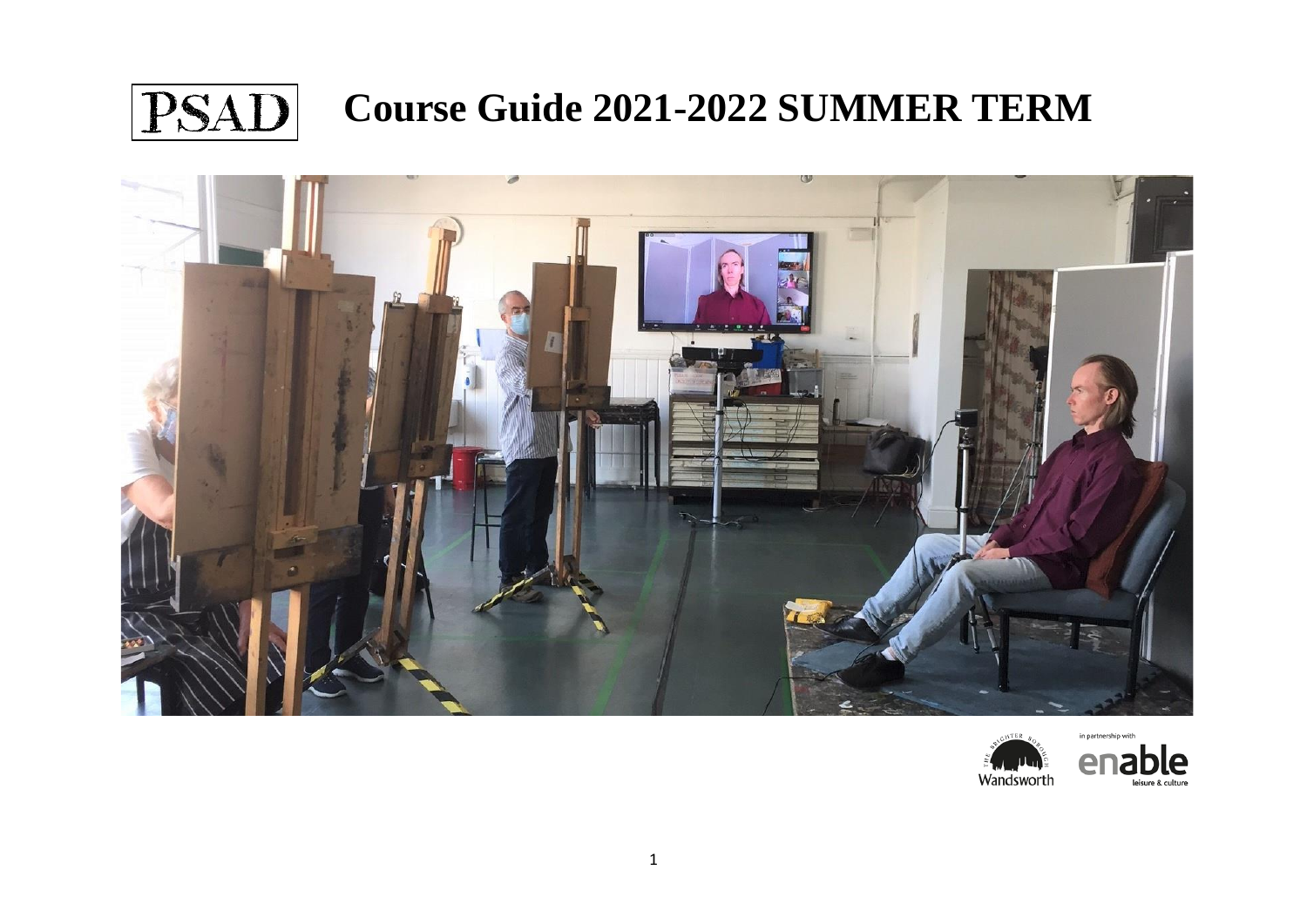#### **Specialist Courses Art & Design for Young People**

| <b>Time</b>         | <b>Title</b>                                               | Tutor       | <b>Studio</b>      | Term   | <b>Start date</b> | No. of weeks | Fee  | <b>Course ID</b> |
|---------------------|------------------------------------------------------------|-------------|--------------------|--------|-------------------|--------------|------|------------------|
| <b>Mondays</b>      |                                                            |             |                    |        |                   |              |      |                  |
|                     |                                                            |             | Studio 1           | Autumn | 4 Oct             | 8            | £65  | 10033            |
| $5.15$ to<br>6.30pm | Life & Figure Drawing for<br>Portfolio Prep 14-17 Years    | Paige Barry |                    | Spring | 24 Jan            | 8            | £65  | 10655            |
|                     |                                                            |             |                    | Summer | 9 May             | 8            | £65  | 10790            |
| <b>Tuesdays</b>     |                                                            |             |                    |        |                   |              |      |                  |
|                     |                                                            |             |                    | Autumn | 5 Oct             | 8            | £65  | 10034            |
| $5.15$ to<br>6.30pm | Drawing & Painting Mixed Media<br>13-17 years (All levels) | Paige Barry | Studio 1           | Spring | 25 Jan            | 8            | £65  | 10656            |
|                     |                                                            |             |                    | Summer | 10 May            | 8            | £65  | 10791            |
| Saturdays           |                                                            |             |                    |        |                   |              |      |                  |
|                     |                                                            |             |                    | Autumn | 25 Sep            | 10           | £191 | 10035            |
| 10am to<br>12.30pm  | Kids Art Club 8-13 years                                   | Chud Clowes | Putney<br>Library  | Spring | 15 Jan            | 10           | £191 | 10657            |
|                     |                                                            |             |                    | Summer | 30 April          | 10           | £191 | 10792            |
|                     |                                                            |             |                    | Autumn | 25 Sep            | 10           | £191 | 10036            |
| 2 to 4.30pm         | Kids Art Club 8-13 years                                   | Nick Cobb   | Studio 3<br>(Roof) | Spring | 15 Jan            | 10           | £191 | 10658            |
|                     |                                                            |             |                    | Summer | 30 April          | 10           | £191 | 10793            |

#### **Pay As You Go**

We offer some places on courses on a pay as you go basis subject to availability. These courses are not open to beginners.

| <b>Time</b>                           | <b>Title</b>                    | <b>Tutor</b>                                   | <b>Studio</b>                                                                                                                                                                                                                        | Term                                                                                                                                                                                                             | <b>Start date</b> | No. of weeks | <b>Fee</b> | <b>Resident 60+ Fee</b> | <b>Course ID</b> |  |
|---------------------------------------|---------------------------------|------------------------------------------------|--------------------------------------------------------------------------------------------------------------------------------------------------------------------------------------------------------------------------------------|------------------------------------------------------------------------------------------------------------------------------------------------------------------------------------------------------------------|-------------------|--------------|------------|-------------------------|------------------|--|
| Wednesdays                            |                                 |                                                |                                                                                                                                                                                                                                      |                                                                                                                                                                                                                  |                   |              |            |                         |                  |  |
|                                       |                                 |                                                | Pottery                                                                                                                                                                                                                              | Autumn                                                                                                                                                                                                           | 15 Sep            | 12           | £236       | £169                    | 10037            |  |
| 4.15 to                               | <b>Pottery Open Studio PAYG</b> | Simon<br>Ashworth                              |                                                                                                                                                                                                                                      | Spring                                                                                                                                                                                                           | 5 Jan             | 12           | £236       | £169                    | 10659            |  |
| 6.30pm                                |                                 |                                                |                                                                                                                                                                                                                                      | Summer                                                                                                                                                                                                           | 20 April          | 12           | £236       | £169                    | 10794            |  |
| <b>Pottery</b><br><b>Life Drawing</b> |                                 | Wednesdays 4.15-6.30pm<br>Saturdays 10am - 1pm |                                                                                                                                                                                                                                      | Fees: £24 standard or £17 concession (or you can enrol for the term as above)<br>Fees: £30 flat rate for each class or £21 concessions (including life model)<br>We no longer offer the multiple booking options |                   |              |            |                         |                  |  |
| Screenprinting                        | Saturdays $1.30 - 4.30$ pm      |                                                | Fees: £29 standard or £20 concession<br>(This is only available from the 3 <sup>rd</sup> week if there are spaces left on the course and reserved<br>for current PSAD print students as an opportunity to work on existing projects) |                                                                                                                                                                                                                  |                   |              |            |                         |                  |  |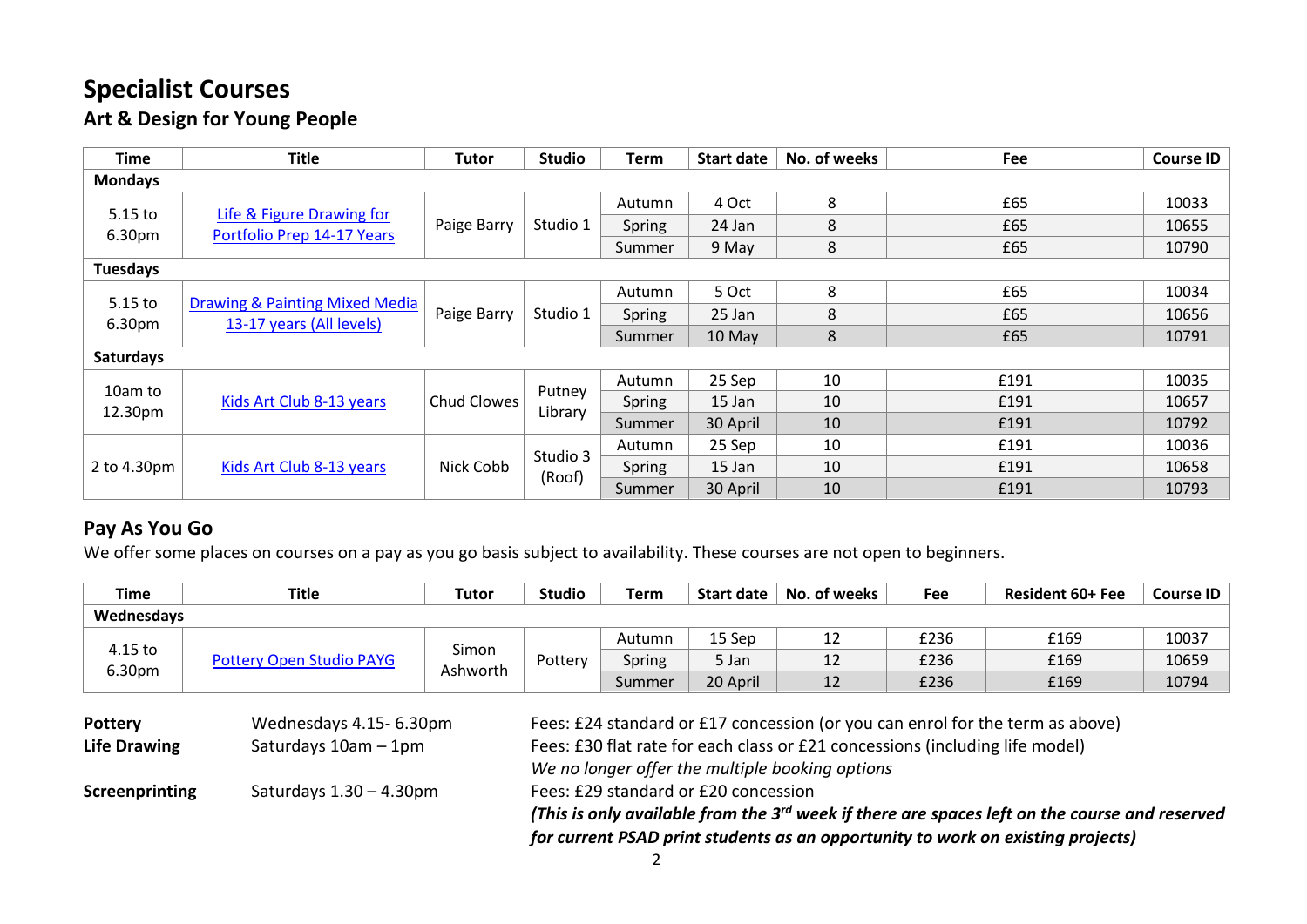# **Putney School of Art and Design: 2021-2022 Programme Mondays**

| <b>Time</b>    | <b>Title</b>                                                          |                                | <b>Tutor</b>         | <b>Studio</b> | <b>Term</b> | <b>Start date</b> | No. of weeks     | Fee  | Resident 60+ Fee | <b>Course ID</b> |
|----------------|-----------------------------------------------------------------------|--------------------------------|----------------------|---------------|-------------|-------------------|------------------|------|------------------|------------------|
| <b>Morning</b> |                                                                       |                                |                      |               |             |                   |                  |      |                  |                  |
|                |                                                                       |                                |                      |               | Autumn      | 13 Sep            | 12               | £285 | £200             | 10038            |
| 10 to 1pm      | <b>Drawing &amp; Painting (All levels)</b>                            |                                | Graham Cole          | Studio 1      | Spring      | 10 Jan            | 12               | £285 | £200             | 10661            |
|                |                                                                       |                                |                      |               | Summer      | 25 April          | 11               | £261 | £183             | 10795            |
|                |                                                                       |                                |                      |               | Autumn      | 13 Sep            | 12               | £285 | £200             | 10039            |
| $10$ to $1$ pm | <b>Oil Painting (Advanced)</b>                                        |                                | Gavin<br>Maughfling  | Studio 2      | Spring      | 10 Jan            | 12               | £285 | £200             | 10662            |
|                |                                                                       |                                |                      |               | Summer      | 25 April          | 11               | £261 | £183             | 10796            |
|                |                                                                       |                                |                      | Studio 3      | Autumn      | 13 Sep            | 12               | £285 | £200             | 10040            |
| 10 to 1pm      | <b>Expressive Drawing</b>                                             |                                | Jane Millar          |               | Spring      | 10 Jan            | 12               | £285 | £200             | 10663            |
|                |                                                                       |                                |                      | (Roof         | Summer      | 25 April          | 11               | £261 | £183             | 10797            |
|                |                                                                       |                                |                      | Print         | Autumn      | 13 Sep            | 12               | £315 | £230             | 10041            |
| 10 to 1pm      | <b>Screenprinting (All levels)</b>                                    |                                | <b>Justine Ellis</b> |               | Spring      | 10 Jan            | 12               | £315 | £230             | 10664            |
|                |                                                                       |                                |                      |               | Summer      | 25 April          | 11               | £291 | £213             | 10798            |
|                |                                                                       |                                |                      |               | Autumn      | 13 Sep            | 12               | £315 | £230             | 10042            |
| 10 to 1pm      | <b>Pottery (All levels)</b>                                           |                                | John Dawson          | Pottery       | Spring      | 10 Jan            | 12               | £315 | £230             | 10665            |
|                |                                                                       |                                |                      |               | Summer      | 25 April          | 11               | £291 | £213             | 10799            |
|                |                                                                       | Term 1-L1                      |                      |               | Autumn      | 20 Sep            | 10               | £249 | £175             | 10043            |
| 10 to 1pm      | Digital Photography<br><b>Term 2-12</b><br>& Photoshop<br>Term 3 - L3 |                                | Nick Cobb            | Digital       | Spring      | 10 Jan            | 10               | £249 | £175             | 10666            |
|                |                                                                       |                                |                      | Summer        | 25April     | 10                | £249             | £175 | 10800            |                  |
|                |                                                                       |                                |                      |               | Autumn 1    | 13 Sep            | $\boldsymbol{6}$ | £143 | £100             | 10618            |
|                |                                                                       |                                |                      |               | Autumn 2    | 1 Nov             | 6                | £143 | £100             | 10621            |
| 10 to 1pm      | <b>Expressive Drawing &amp; Painting:</b>                             |                                | Sarah                | Putney        | Spring 1    | 10 Jan            | 5                | £119 | £83              | 10667            |
|                | Flora & Plant Forms (All Levels)                                      |                                | Sparkes              | Library       | Spring 2    | 28 Feb            | 5                | £119 | £83              | 10668            |
|                |                                                                       |                                |                      |               | Summer      | 25April           | 10               | £238 | £166             | 10801            |
| Afternoon      |                                                                       |                                |                      |               |             |                   |                  |      |                  |                  |
|                |                                                                       |                                | Stephen              |               | Autumn      | 13 Sep            | 12               | £347 | £262             | 10045            |
| 2 to 5pm       | <b>Figurative Art (All levels)</b>                                    |                                |                      | Studio 1      | Spring      | 10 Jan            | 12               | £347 | £262             | 10669            |
|                |                                                                       |                                | Gregson              |               | Summer      | 25 April          | 11               | £318 | £240             | 10802            |
|                |                                                                       |                                |                      |               | Autumn      | 13 Sep            | 12               | £285 | £200             | 10046            |
| 2 to 5pm       | <b>Oil Painting (Intermediate Level)</b>                              |                                | Gavin<br>Maughfling  | Studio 2      | Spring      | 10 Jan            | 12               | £285 | £200             | 10670            |
|                |                                                                       |                                |                      |               | Summer      | 25 April          | 11               | £261 | £183             | 10803            |
|                |                                                                       |                                |                      | Studio 3      | Autumn      | 13 Sep            | 12               | £285 | £200             | 10047            |
| 2 to 5pm       |                                                                       | Drawing & Pastels (All levels) | Paul Dixon           |               | Spring      | 10 Jan            | 12               | £285 | £200             | 10671            |
|                |                                                                       |                                |                      | (Roof)        | Summer      | 25 April          | 11               | £261 | £183             | 10804            |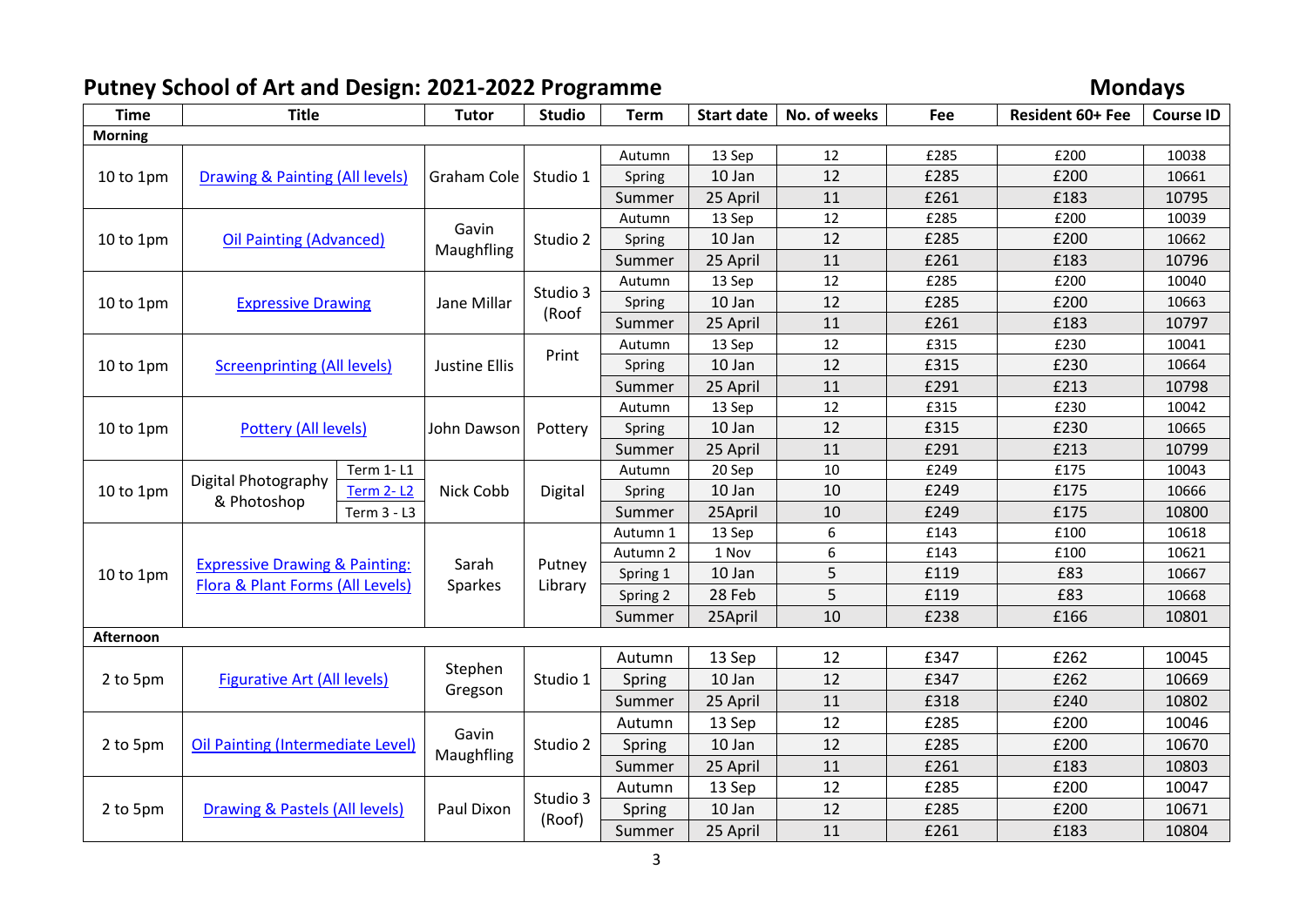# **Putney School of Art and Design: 2021-2022 Programme Mondays**

| <b>Time</b>    | <b>Title</b>                               | <b>Tutor</b>         | <b>Studio</b> | <b>Term</b> | <b>Start date</b> | No. of weeks | Fee  | Resident 60+ Fee | <b>Course ID</b> |
|----------------|--------------------------------------------|----------------------|---------------|-------------|-------------------|--------------|------|------------------|------------------|
| Afternoon      |                                            |                      |               |             |                   |              |      |                  |                  |
|                |                                            |                      |               | Autumn      | 13 Sep            | 12           | £315 | £230             | 10048            |
| 2 to 5pm       | <b>Screenprinting (All levels)</b>         | <b>Justine Ellis</b> | Print         | Spring      | 10 Jan            | 12           | £315 | £230             | 10672            |
|                |                                            |                      |               | Summer      | 25 April          | 11           | £291 | £213             | 10805            |
|                |                                            |                      |               | Autumn      | 13 Sep            | 12           | £315 | £230             | 10049            |
| 1.30 to        | <b>Pottery (All levels)</b>                | John Dawson          | Pottery       | Spring      | 10 Jan            | 12           | £315 | £230             | 10673            |
| 4.30pm         |                                            |                      |               | Summer      | 25 April          | 11           | £291 | £213             | 10806            |
|                |                                            |                      |               | Autumn 1    | 13 Sep            | 6            | £143 | £100             | 10619            |
| 2 to 5pm       | <b>Composition in Drawing &amp;</b>        | <b>TBC</b>           | Putney        | Autumn 2    | 1 Nov             | 6            | £143 | £100             | 10622            |
|                | <b>Painting</b>                            |                      | Library       | Spring      | 10 Jan            | 10           | £240 | £168             | 10674            |
|                |                                            |                      |               | Summer      | 25April           | 10           | £240 | £168             | 10807            |
| 2.30 to        |                                            |                      |               | Autumn      | 13 Sep            | 12           | £285 | £200             | 10051            |
| 5.30pm         | <b>Expressive Drawing</b>                  | Jane Millar          | <b>ONLINE</b> | Spring      | 10 Jan            | 12           | £285 | £200             | 10675            |
|                |                                            |                      |               | Summer      | 25 April          | 11           | £261 | £183             | 10808            |
| <b>Evening</b> |                                            |                      |               |             |                   |              |      |                  |                  |
| 6.45 to        |                                            |                      |               | Autumn      | 13 Sep            | 12           | £285 | £200             | 10052            |
| 9.45pm         | <b>Introduction to Oil Painting</b>        | Shaun Carey          | Studio 1      | Spring      | 10 Jan            | 12           | £285 | £200             | 10676            |
|                |                                            |                      |               | Summer      | 25 April          | 11           | £261 | £183             | 10809            |
| 6.45 to        |                                            |                      |               | Autumn      | 13 Sep            | 12           | £285 | £200             | 10053            |
| 9.45pm         | Drawing & Painting (All levels)            | Ian Ellis            | Studio 2      | Spring      | 10 Jan            | 12           | £285 | £200             | 10677            |
|                |                                            |                      |               | Summer      | 25 April          | 11           | £261 | £183             | 10810            |
| 6.45 to        | <b>Drawing &amp; Watercolour Painting:</b> |                      | Studio 3      | Autumn      | 20 Sep            | 10           | £198 | £139             | 10054            |
| 9.15pm         | Flora, Fauna & Natural Forms               | Paige Barry          | (Roof)        | Spring      | 10 Jan            | 10           | £198 | £139             | 10678            |
|                | (All levels)                               |                      |               | Summer      | 25April           | 10           | £198 | £139             | 10811            |
| 6.45 to        |                                            |                      |               | Autumn      | 13 Sep            | 12           | £315 | £230             | 10055            |
| 9.45pm         | <b>Screenprinting (All levels)</b>         | Ben Rider            | Print         | Spring      | 10 Jan            | 12           | £315 | £230             | 10679            |
|                |                                            |                      |               | Summer      | 25 April          | 11           | £291 | £213             | 10812            |
| 6.45 to        |                                            |                      |               | Autumn      | 13 Sep            | 12           | £315 | £230             | 10056            |
|                | Pottery (All levels)                       | Dante<br>Pertusini   | Pottery       | Spring      | 10 Jan            | 12           | £315 | £230             | 10680            |
| 9.45pm         |                                            |                      |               | Summer      | 25 April          | 11           | £291 | £213             | 10813            |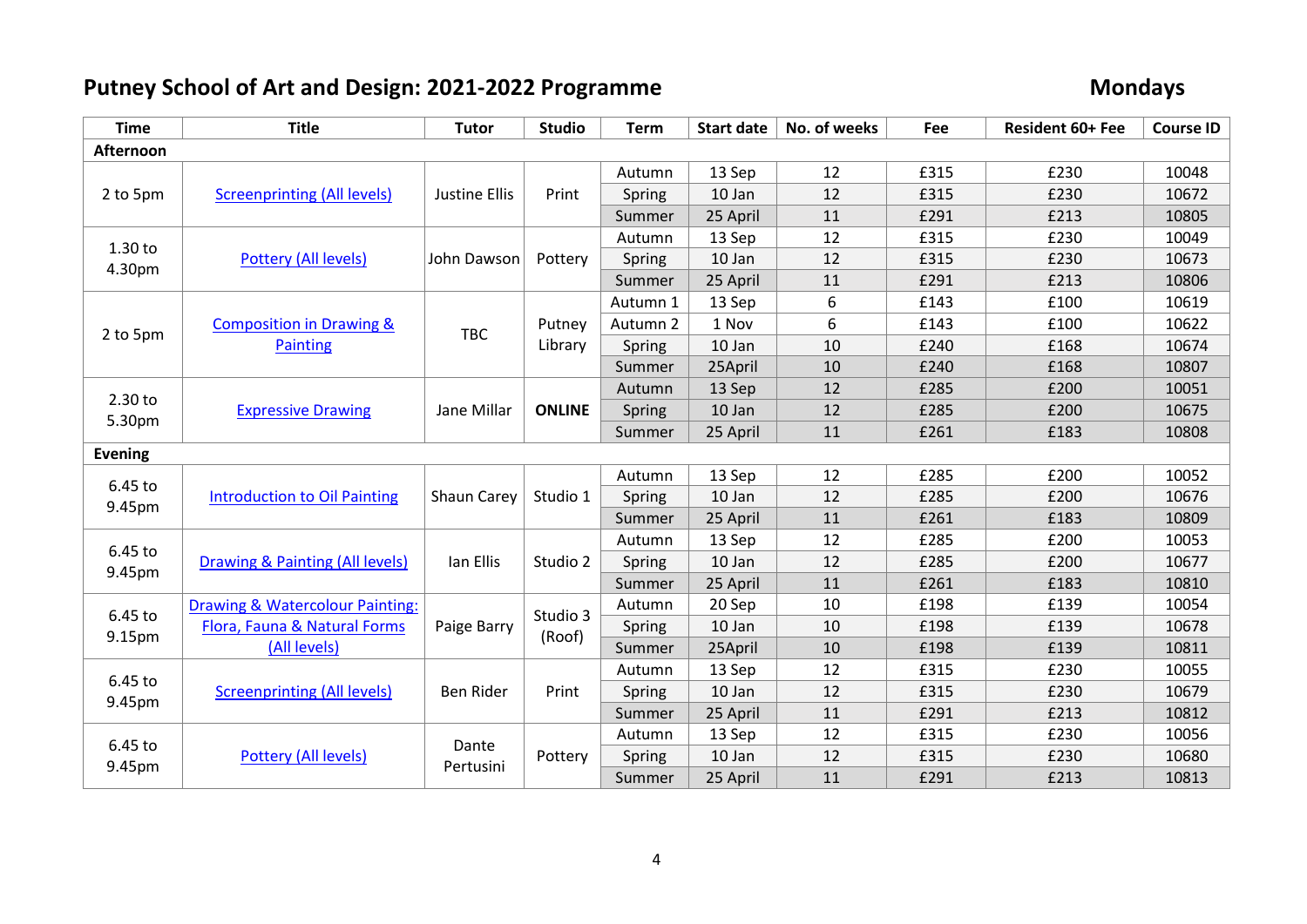# **Putney School of Art and Design: 2021-2022 Programme Tuesdays**

| <b>Time</b>    | <b>Title</b>                            | <b>Tutor</b>      | <b>Studio</b>       | <b>Term</b> | <b>Start date</b> | No. of weeks | Fee  | Resident 60+ Fee          | <b>Course ID</b> |
|----------------|-----------------------------------------|-------------------|---------------------|-------------|-------------------|--------------|------|---------------------------|------------------|
| <b>Morning</b> |                                         |                   |                     |             |                   |              |      |                           |                  |
|                |                                         |                   |                     | Autumn      | 14 Sep            | 12           | £347 | £262                      | 10057            |
| 10 to 1pm      | <b>Portrait Painting (All levels)</b>   | Adele             | ONLINE/<br>Studio 1 | Spring      | 4 Jan             | 12           | £347 | £262                      | 10681            |
|                |                                         | Wagstaff          |                     | Summer      | 19 April          | 12           | £347 | £262                      | 10814            |
|                | <b>Open Studio: Contemporary</b>        |                   |                     | Autumn      | 14 Sep            | 12           | £285 | £200                      | 10058            |
| 10 to 1pm      | <b>Practice</b>                         | Jane Millar       | Studio 2            | Spring      | 4 Jan             | 12           | £285 | £200                      | 10682            |
|                |                                         |                   |                     | Summer      | 19 April          | 12           | £285 | £200                      | 10815            |
|                | <b>Watercolour Painting</b>             |                   | Studio 3            | Autumn      | 14 Sep            | 12           | £285 | £200                      | 10059            |
| 10 to 1pm      | (All levels)                            | Paul Dixon        | (Roof)              | Spring      | 4 Jan             | 12           | £285 | £200                      | 10683            |
|                |                                         |                   |                     | Summer      | 19 April          | 12           | £285 | £200                      | 10816            |
|                |                                         |                   |                     | Autumn      | 14 Sep            | 12           | £315 | £230                      | 10060            |
| 10 to 1pm      | <b>Printmaking Etching (All levels)</b> | <b>Blaze Cyan</b> | Print               | Spring      | 4 Jan             | 12           | £315 | £230                      | 10684            |
|                |                                         |                   |                     | Summer      | 19 April          | 12           | £315 | £230                      | 10817            |
|                |                                         | Hazel             |                     | Autumn      | 14 Sep            | 12           | £315 | £230                      | 10061            |
| 10 to 1pm      | Pottery (All levels)                    | Richards          | Pottery             | Spring      | 4 Jan             | 12           | £315 | £230                      | 10685            |
|                |                                         |                   | Summer              | 19 April    | 12                | £315         | £230 | 10818                     |                  |
|                | <b>Photoclub for Advanced</b>           |                   |                     | Autumn      | 21 Sep            | 10           | £249 | £175                      | 10062            |
| 10 to 1pm      | Photographers                           | Roy<br>McMahon    | Digital             | Spring      | 11 Jan            | 10           | £249 | £175                      | 10686            |
|                |                                         |                   |                     | Summer      | 26 April          | 10           | £249 | £175                      | 10819            |
|                | <b>Watercolour Painting</b>             |                   | Putney              | Autumn      | 14 Sep            | 12           | £285 | £200                      | 10063            |
| 10 to 1pm      | (All levels)                            | Shaun Carey       | Library             | Spring      | 4 Jan             | 12           | £285 | £200                      | 10687            |
|                |                                         |                   |                     | Summer      | 19 April          | 12           | £285 | £200                      | 10820            |
| Afternoon      |                                         |                   |                     |             |                   |              |      |                           |                  |
| 1.45 to        |                                         | Adele             | ONLINE/             | Autumn      | 14 Sep            | 12           | £347 | £262                      | 10064            |
| 4.45pm         | <b>Portrait Painting (All levels)</b>   | Wagstaff          | Studio 1            | Spring      | 4 Jan             | 12           | £347 | £262                      | 10688            |
|                |                                         |                   |                     | Summer      | 19 April          | 12           | £347 | £262                      | 10821            |
|                | Diploma Year 2 - Visual Studies         |                   |                     | Autumn      | 14 Sep            | 12           |      |                           |                  |
| 2 to 5pm       | (Interview Required)                    | Jane Millar       | Studio 2            | Spring      | 4 Jan             | 12           |      | <b>Full Programme Fee</b> | 10689            |
|                |                                         |                   |                     | Summer      | 19 April          | 12           |      |                           | 10822            |
|                | Draw & Paint with mixed media           |                   |                     | Autumn      | 14 Sep            | 12           | £238 | £167                      | 10065            |
| 2 to 4.30pm    | (All levels)                            | Sarah<br>Sparkes  | Studio 3<br>(Roof)  | Spring      | 4 Jan             | 12           | £238 | £167                      | 10690            |
|                |                                         |                   |                     | Summer      | 19 April          | 12           | £238 | £167                      | 10823            |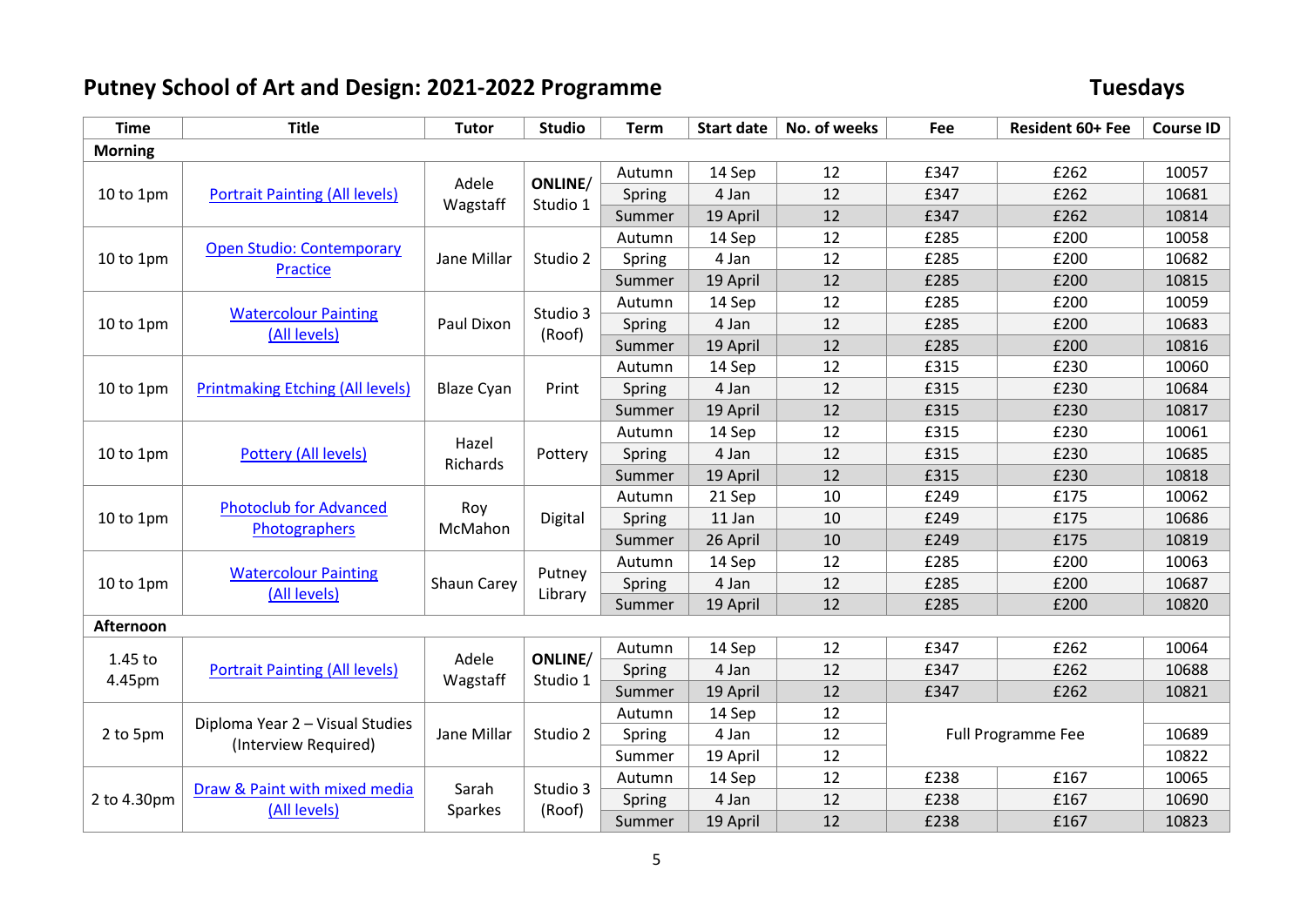# **Putney School of Art and Design: 2021-2022 Programme Tuesdays**

| <b>Time</b>       | <b>Title</b>                                  | <b>Tutor</b>      | <b>Studio</b> | <b>Term</b> | <b>Start date</b> | No. of weeks | Fee  | Resident 60+ Fee | <b>Course ID</b> |
|-------------------|-----------------------------------------------|-------------------|---------------|-------------|-------------------|--------------|------|------------------|------------------|
| Afternoon         |                                               |                   |               |             |                   |              |      |                  |                  |
|                   |                                               |                   |               | Autumn      | 14 Sep            | 12           | £315 | £230             | 10066            |
| 2 to 5pm          | <b>Printmaking Etching (All levels)</b>       | <b>Blaze Cyan</b> | Print         | Spring      | 4 Jan             | 12           | £315 | £230             | 10691            |
|                   |                                               |                   |               | Summer      | 19 April          | 12           | £315 | £230             | 10824            |
|                   |                                               |                   |               | Autumn      | 14 Sep            | 12           | £315 | £230             | 10067            |
| 2 to 5pm          | Pottery (All levels)                          | Hazel             | Pottery       | Spring      | 4 Jan             | 12           | £315 | £230             | 10692            |
|                   |                                               | Richards          |               | Summer      | 19 April          | 12           | £315 | £230             | 10825            |
| 1.30 to           | <b>Photoclub for Advanced</b>                 | Roy               |               | Autumn      | 21 Sep            | 10           | £208 | £146             | 10068            |
| 4.00pm            | Photographers                                 | McMahon           | Digital       | Spring      | 11 Jan            | 10           | £208 | £146             | 10693            |
|                   |                                               |                   |               | Summer      | 26 April          | 10           | £208 | £146             | 10826            |
| 2 to 5pm          | <b>Botanical Drawing (All levels)</b>         | Julia             | Putney        | Spring 1    | 11 Jan            | 5            | £119 | £83              | 10694            |
|                   |                                               | Asenbaum          | Library       | Summer 1    | 19 April          | 6            | £143 | £100             | 10827            |
|                   |                                               |                   |               | Autumn 1    | 14 Sep            | 5            | £119 | £83              | 10620            |
| 2 to 5pm          | Exploring Drawing (Intermediate) Jan Malaszek |                   | Putney        | Autumn 2    | 2 Nov             | 5            | £119 | £83              | 10623            |
|                   |                                               |                   | Library       | Spring 2    | 22 Feb            | 5            | £119 | £83              | 10695            |
|                   |                                               |                   |               | Summer 2    | 14 June           | 4            | £95  | £67              | 10828            |
| <b>Evening</b>    |                                               |                   |               |             |                   |              |      |                  |                  |
| 6.45 to           | <b>Experimental Art &amp; Media</b>           | Gavin             | Studio        | Autumn      | 14 Sep            | 12           | £285 | £200             | 10070            |
| 9.45pm            | (Intermediate to Advanced)                    | Maughfling        | 1/Online      | Spring      | 4 Jan             | 12           | £285 | £200             | 10696            |
|                   |                                               |                   |               | Summer      | 19 April          | 12           | £285 | £200             | 10829            |
| 6.45 to           | <b>Painting and Drawing</b>                   |                   |               | Autumn      | 14 Sep            | 12           | £285 | £200             | 10071            |
| 9.45pm            | (Intermediate level)                          | Jan Malaszek      | Studio 2      | Spring      | 4 Jan             | 12           | £285 | £200             | 10697            |
|                   |                                               |                   |               | Summer      | 19 April          | 12           | £285 | £200             | 10830            |
| 6.30 to           |                                               | Sarah             | Studio 3      | Autumn      | 14 Sep            | 12           | £285 | £200             | 10072            |
| 9.30pm            | <b>Introduction to Drawing</b>                | Sparkes           | (Roof)        | Spring      | 4 Jan             | 12           | £285 | £200             | 10698            |
|                   |                                               |                   |               | Summer      | 19 April          | 12           | £285 | £200             | 10831            |
| 6.45 to           |                                               |                   |               | Autumn      | 14 Sep            | 12           | £315 | £230             | 10073            |
| 9.45pm            | <b>Screenprinting (All levels)</b>            | <b>Ben Rider</b>  | Print         | Spring      | 4 Jan             | 12           | £315 | £230             | 10699            |
|                   |                                               |                   |               | Summer      | 19 April          | 12           | £315 | £230             | 10832            |
| 6.45 to           |                                               |                   | Pottery       | Autumn      | 14 Sep            | 12           | £315 | £230             | 10074            |
| 9.45pm            | Pottery (All levels)                          | Regina Heinz      |               | Spring      | 4 Jan             | 12           | £315 | £230             | 10700            |
|                   |                                               |                   |               | Summer      | 19 April          | 12           | £315 | £230             | 10833            |
| 6.45 to<br>9.45pm | Digital Photography & Photoshop<br>Level 1    | Nick Cobb         | Digital       | Summer      | 26 April          | 10           | £249 | £175             | 10834            |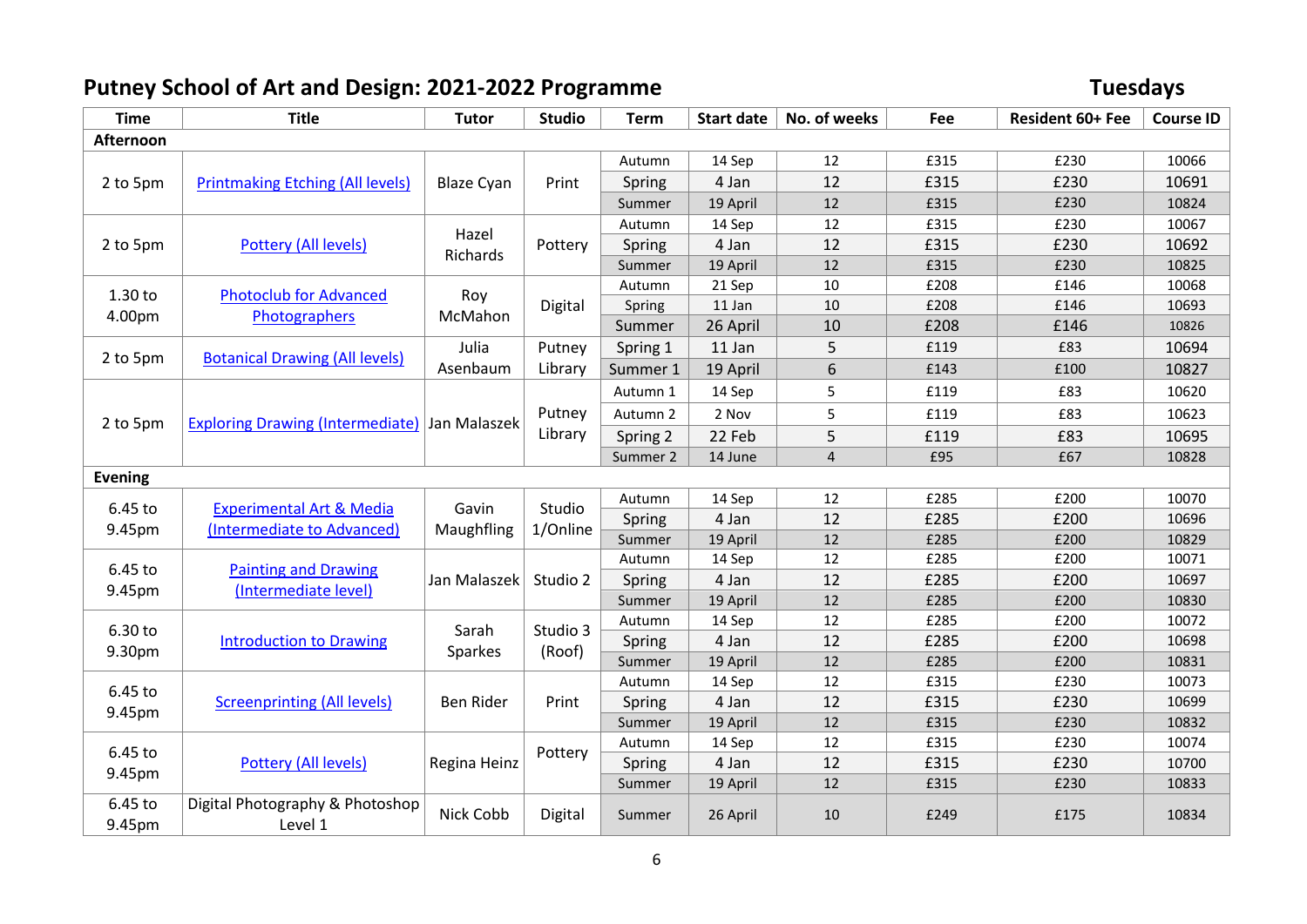# **Putney School of Art and Design: 2021-2022 Programme Wednesdays**

| <b>Time</b>    | <b>Title</b>                         | <b>Tutor</b>         | <b>Studio</b>      | <b>Term</b> | <b>Start date</b> | No. of weeks | Fee  | Resident 60+ Fee | <b>Course ID</b> |
|----------------|--------------------------------------|----------------------|--------------------|-------------|-------------------|--------------|------|------------------|------------------|
| <b>Morning</b> |                                      |                      |                    |             |                   |              |      |                  |                  |
|                |                                      |                      |                    | Autumn      | 15 Sep            | 12           | £347 | £262             | 10076            |
| 10 to 1pm      | <b>Life Drawing (Advanced)</b>       | Annabel<br>Cullen    | Studio 1           | Spring      | 5 Jan             | 12           | £347 | £262             | 10702            |
|                |                                      |                      |                    | Summer      | 20 April          | 12           | £347 | £262             | 10835            |
|                |                                      |                      |                    | Autumn      | 15 Sep            | 12           | £285 | £200             | 10077            |
| 10 to 1pm      | Drawing & Painting (All levels)      | Graham Cole          | Studio 2           | Spring      | 5 Jan             | 12           | £285 | £200             | 10703            |
|                |                                      |                      |                    | Summer      | 20 April          | 12           | £285 | £200             | 10836            |
|                | <b>Watercolour Painting</b>          |                      | Studio 3           | Autumn      | 15 Sep            | 12           | £296 | £211             | 10078            |
| 10 to 1pm      | (incl. 2 weeks model hire)           | Ian Ellis            | (Roof)             | Spring      | 5 Jan             | 12           | £296 | £211             | 10704            |
|                | (All Levels)                         |                      |                    | Summer      | 20 April          | 12           | £296 | £211             | 10837            |
|                |                                      |                      |                    | Autumn      | 15 Sep            | 12           | £315 | £230             | 10079            |
| 10 to 1pm      | <b>Screenprinting (All levels)</b>   | <b>Justine Ellis</b> | Print              | Spring      | 5 Jan             | 12           | £315 | £230             | 10705            |
|                |                                      |                      |                    | Summer      | 20 April          | 12           | £315 | £230             | 10838            |
|                |                                      |                      | Pottery            | Autumn      | 15 Sep            | 12           | £315 | £230             | 10080            |
| $10$ to $1$ pm | Pottery (All levels)                 | Delyth Jones         |                    | Spring      | 5 Jan             | 12           | £315 | £230             | 10706            |
|                |                                      |                      |                    | Summer      | 20 April          | 12           | £315 | £230             | 10839            |
|                |                                      |                      |                    | Autumn      | 22 Sep            | 10           | £249 | £175             | 10081            |
| 10 to 1pm      | <b>Advanced Digital Photographic</b> | Neil White           | ONLINE/<br>Digital | Spring      | 12 Jan            | 10           | £249 | £175             | 10707            |
|                | Practice                             |                      |                    | Summer      | 27 April          | 10           | £249 | £175             | 10840            |
|                |                                      |                      |                    | Autumn      | 15 Sep            | 12           | £285 | £200             | 10082            |
| 10 to 1pm      | <b>Drawing (All levels)</b>          | Shaun Carey          | Putney             | Spring      | 5 Jan             | 12           | £285 | £200             | 10708            |
|                |                                      |                      | Library            | Summer      | 20 April          | 12           | £285 | £200             | 10841            |
|                |                                      |                      |                    | Autumn      | 15 Sep            | 12           | £285 | £200             | 10083            |
| 10 to 1pm      | <b>Online Printmaking</b>            | Catherine            | <b>ONLINE</b>      | Spring      | 19 Jan            | 12           | £285 | £200             | 10709            |
|                |                                      | Greenwood            |                    | Summer      | 20 April          | 12           | £285 | £200             | 10842            |
| Afternoon      |                                      |                      |                    |             |                   |              |      |                  |                  |
|                |                                      | Annabel              |                    | Autumn      | 15 Sep            | 12           | £347 | £262             | 10084            |
| 2 to 5pm       | Life & Figure Drawing (All levels)   | Cullen               | Studio 1           | Spring      | 5 Jan             | 12           | £347 | £262             | 10710            |
|                |                                      |                      |                    | Summer      | 20 April          | 12           | £347 | £262             | 10843            |
|                |                                      |                      |                    | Autumn      | 15 Sep            | 12           | £285 | £200             | 10085            |
| 2 to 5pm       | Drawing & Painting (All levels)      | Ian Ellis            | Studio 2           | Spring      | 5 Jan             | 12           | £285 | £200             | 10711            |
|                |                                      |                      |                    | Summer      | 20 April          | 12           | £285 | £200             | 10844            |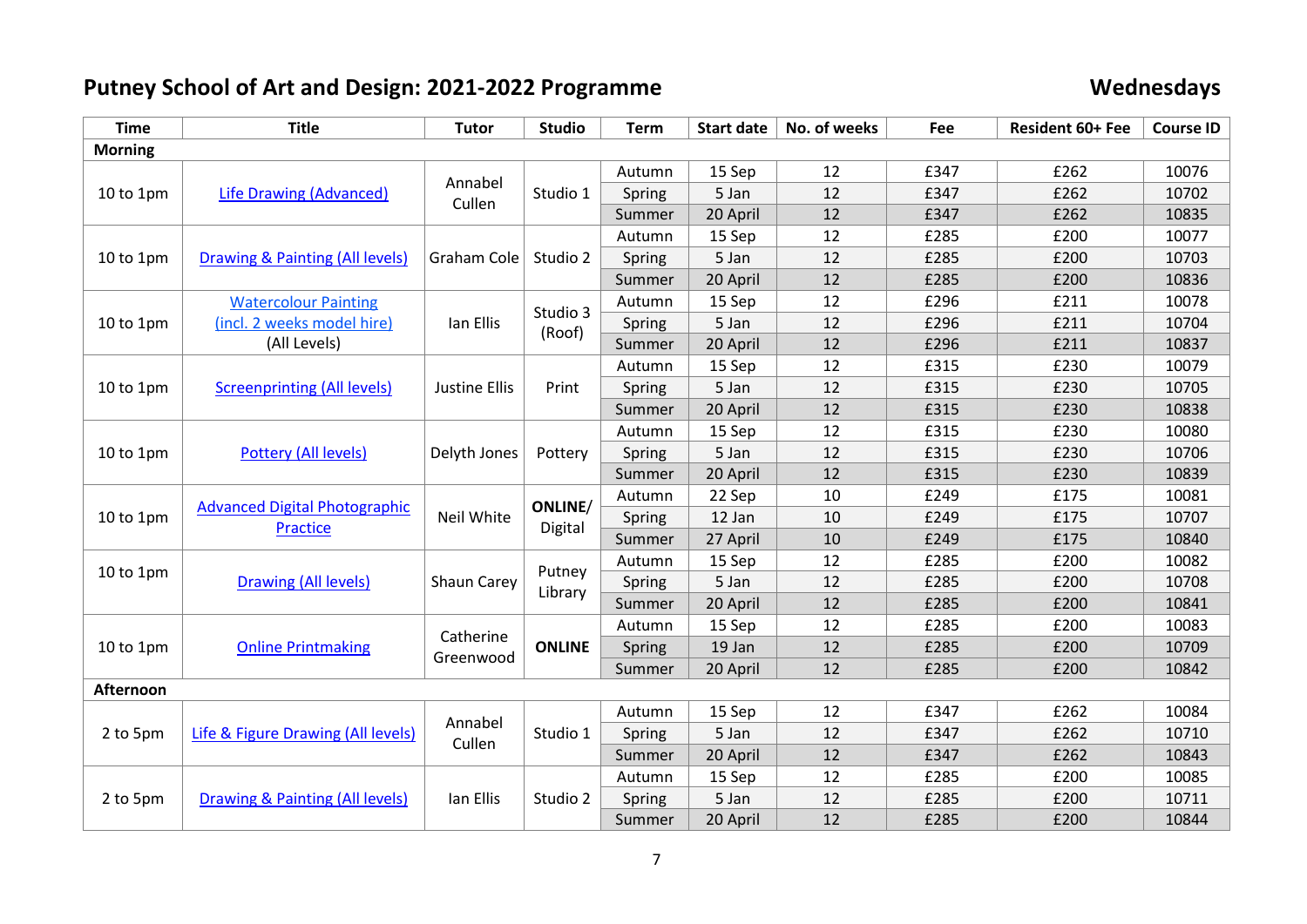# **Putney School of Art and Design: 2021-2022 Programme Wednesdays**

| <b>Time</b>       | <b>Title</b>                            | <b>Tutor</b>         | <b>Studio</b>     | <b>Term</b> | <b>Start date</b> | No. of weeks | Fee  | Resident 60+ Fee | <b>Course ID</b> |
|-------------------|-----------------------------------------|----------------------|-------------------|-------------|-------------------|--------------|------|------------------|------------------|
| Afternoon         |                                         |                      |                   |             |                   |              |      |                  |                  |
|                   | <b>Watercolour for Beginners /</b>      |                      | Studio 3          | Autumn      | 15 Sep            | 12           | £296 | £211             | 10086            |
| 2 to 5pm          | Intermediate                            | Paige Barry          | (Roof)            | Spring      | 5 Jan             | 12           | £296 | £211             | 10712            |
|                   | (incl. 2 weeks model hire)              |                      |                   | Summer      | 20 April          | 12           | £296 | £211             | 10845            |
|                   |                                         |                      |                   | Autumn      | 15 Sep            | 12           | £315 | £230             | 10087            |
| 2 to 5pm          | <b>Screenprinting (All levels)</b>      | <b>Justine Ellis</b> | Print             | Spring      | 5 Jan             | 12           | £315 | £230             | 10713            |
|                   |                                         |                      |                   | Summer      | 20 April          | 12           | £315 | £230             | 10846            |
|                   |                                         |                      |                   | Autumn      | 15 Sep            | 12           | £263 | £192             | 10088            |
| 1.30 to 4pm       | <b>Pottery (All levels)</b>             | Delyth Jones         | Pottery           | Spring      | 5 Jan             | 12           | £263 | £192             | 10714            |
|                   |                                         |                      |                   | Summer      | 20 April          | 12           | £263 | £192             | 10847            |
|                   | <b>Digital Photography:</b>             |                      |                   | Autumn      | 22 Sep            | 10           | £249 | £175             | 10089            |
| 2 to 5pm          | Developing your photographic            | Neil White           | Digital           | Spring      | 12 Jan            | 10           | £249 | £175             | 10715            |
|                   | skills and knowledge (Advanced)         |                      |                   | Summer      | 27 April          | 10           | £249 | £175             | 10848            |
|                   |                                         |                      | Putney<br>Library | Autumn      | 15 Sep            | 12           | £285 | £200             | 10090            |
| 2 to 5pm          | Drawing into Watercolour &<br>Gouache   | Shaun Carey          |                   | Spring      | 5 Jan             | 12           | £285 | £200             | 10716            |
|                   |                                         |                      |                   | Summer      | 20 April          | 12           | £285 | £200             | 10849            |
| <b>Evening</b>    |                                         |                      |                   |             |                   |              |      |                  |                  |
| 6.45 to           |                                         |                      |                   | Autumn      | 15 Sep            | 12           | £289 | £218             | 10091            |
| 9.15pm            | Life Drawing (All levels)               | Shaun Carey          | Studio 1          | Spring      | 5 Jan             | 12           | £289 | £218             | 10717            |
|                   |                                         |                      |                   | Summer      | 20 April          | 12           | £289 | £218             | 10850            |
| 6.45 to           |                                         |                      |                   | Autumn      | 15 Sep            | 12           | £285 | £200             | 10092            |
| 9.45pm            | Drawing & Painting (All levels)         | Ian Ellis            | Studio 2          | Spring      | 5 Jan             | 12           | £285 | £200             | 10718            |
|                   |                                         |                      |                   | Summer      | 20 April          | 12           | £285 | £200             | 10851            |
| 6.45 to           |                                         |                      | Studio 3          | Autumn      | 22 Sep            | 10           | £198 | £139             | 10093            |
| 9.15pm            | <b>Introduction to Illustration</b>     | Jane Porter          | (Roof)            | Spring      | 12 Jan            | 10           | £198 | £139             | 10719            |
|                   |                                         |                      |                   | Summer      | 27 April          | 10           | £198 | £139             | 10852            |
| 6.45 to           |                                         |                      |                   | Autumn      | 15 Sep            | 12           | £315 | £230             | 10094            |
|                   | <b>Printmaking Etching (All levels)</b> | Wai Wong             | Print             | Spring      | 5 Jan             | 12           | £315 | £230             | 10720            |
| 9.45pm            |                                         |                      |                   | Summer      | 20 April          | 12           | £315 | £230             | 10853            |
|                   |                                         |                      |                   | Autumn      | 15 Sep            | 12           | £315 | £230             | 10095            |
| 6.45 to<br>9.45pm | <b>Pottery (All levels)</b>             | Regina Heinz         | Pottery           | Spring      | 5 Jan             | 12           | £315 | £230             | 10721            |
|                   |                                         |                      |                   | Summer      | 20 April          | 12           | £315 | £230             | 10854            |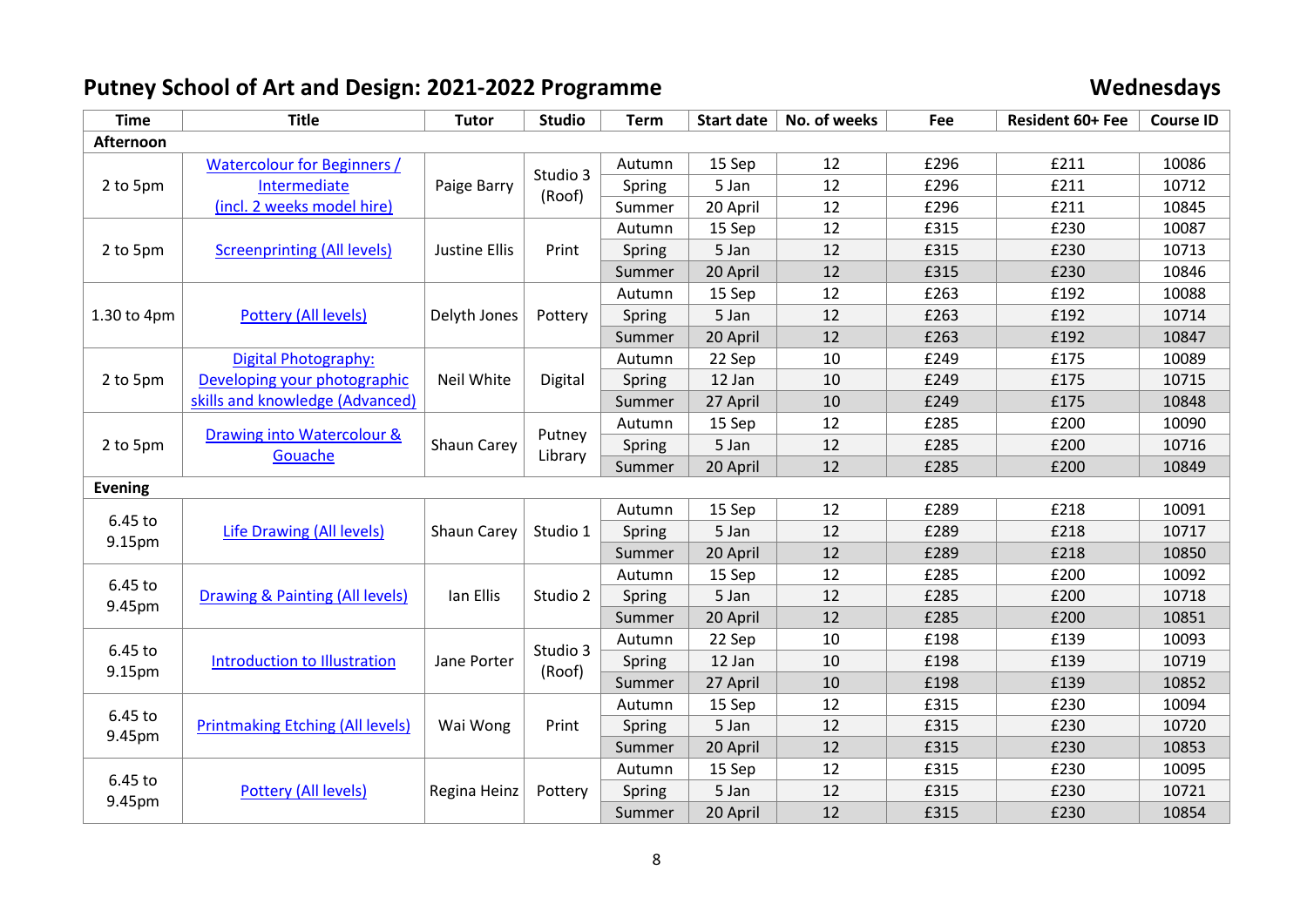# **Putney School of Art and Design: 2021-2022 Programme Thursdays**

| <b>Time</b>          | <b>Title</b>                                                           | <b>Tutor</b>             | <b>Studio</b>        | <b>Term</b> |          | Start date   No. of weeks | Fee  | Resident 60+ Fee | <b>Course ID</b> |
|----------------------|------------------------------------------------------------------------|--------------------------|----------------------|-------------|----------|---------------------------|------|------------------|------------------|
| <b>Morning</b>       |                                                                        |                          |                      |             |          |                           |      |                  |                  |
|                      |                                                                        |                          |                      | Autumn      | 16 Sep   | 12                        | £285 | £200             | 10096            |
| 10.30am to<br>1.30pm | <b>Experimental Art &amp; Media</b><br>(Intermediate to Advanced)      | Eithne Healy<br>& tutors | Studio<br><b>TBC</b> | Spring      | 6 Jan    | 12                        | £285 | £200             | 10722            |
|                      |                                                                        |                          |                      | Summer      | 21 April | 12                        | £285 | £200             | 10855            |
|                      |                                                                        |                          |                      | Autumn      | 16 Sep   | 12                        | £347 | £262             | 10097            |
| 10am to 1pm          | <b>Life Drawing (Beginners)</b>                                        | Annabel<br>Cullen        | Studio<br><b>TBC</b> | Spring      | 6 Jan    | 12                        | £347 | £262             | 10723            |
|                      |                                                                        |                          |                      | Summer      | 21 April | 12                        | £347 | £262             | 10856            |
|                      |                                                                        |                          |                      | Autumn      | 16 Sep   | 12                        | £296 | £211             | 10098            |
| 10am to 1pm          | <b>Watercolour Painting (All levels)</b><br>(incl. 2 weeks model hire) | Ian Ellis                | Studio 3<br>(Roof)   | Spring      | 6 Jan    | 12                        | £296 | £211             | 10724            |
|                      |                                                                        |                          |                      | Summer      | 21 April | 12                        | £296 | £211             | 10857            |
|                      |                                                                        |                          | Print                | Autumn      | 16 Sep   | 12                        | £315 | £230             | 10099            |
| 10am to 1pm          | <b>Printmaking Etching (All levels)</b>                                | Catherine<br>Greenwood   |                      | Spring      | 6 Jan    | 12                        | £315 | £230             | 10725            |
|                      |                                                                        |                          |                      | Summer      | 21 April | 12                        | £315 | £230             | 10858            |
|                      |                                                                        |                          | Pottery              | Autumn      | 16 Sep   | 12                        | £315 | £230             | 10100            |
| 10am to 1pm          | Pottery (All levels)                                                   | Dante<br>Pertusini       |                      | Spring      | 6 Jan    | 12                        | £315 | £230             | 10726            |
|                      |                                                                        |                          |                      | Summer      | 21 April | 12                        | £315 | £230             | 10859            |
|                      |                                                                        |                          |                      | Autumn      | 16 Sep   | 12                        | £285 | £200             | 10101            |
| 10.30am to<br>1.30pm | <b>Painting with Gouache (All levels)</b>                              | Sarah<br>Sparkes         | Putney<br>Library    | Spring      | 6 Jan    | 12                        | £285 | £200             | 10727            |
|                      |                                                                        |                          |                      | Summer      | 21 April | 12                        | £285 | £200             | 10860            |
|                      |                                                                        |                          | ONLINE/              | Autumn      | 16 Sep   | 12                        | £285 | £200             | 10102            |
| 10am to 1pm          | <b>Drawing Online</b><br>(Online & Offsite)                            | Jan Malaszek             | Offsite              | Spring      | 6 Jan    | 12                        | £285 | £200             | 10728            |
|                      |                                                                        |                          | (Digital)            | Summer      | 21 April | 12                        | £285 | £200             | 10861            |
|                      |                                                                        |                          |                      | Autumn      | 23 Sep   | 10                        | £158 | £111             | 10103            |
| 10am to<br>12pm      | <b>Comics and Graphic Novels</b>                                       | Jane Porter              | <b>ONLINE</b>        | Spring      | 13 Jan   | 10                        | £158 | £111             | 10729            |
|                      |                                                                        |                          |                      | Summer      | 28 April | 10                        | £158 | £111             | 10862            |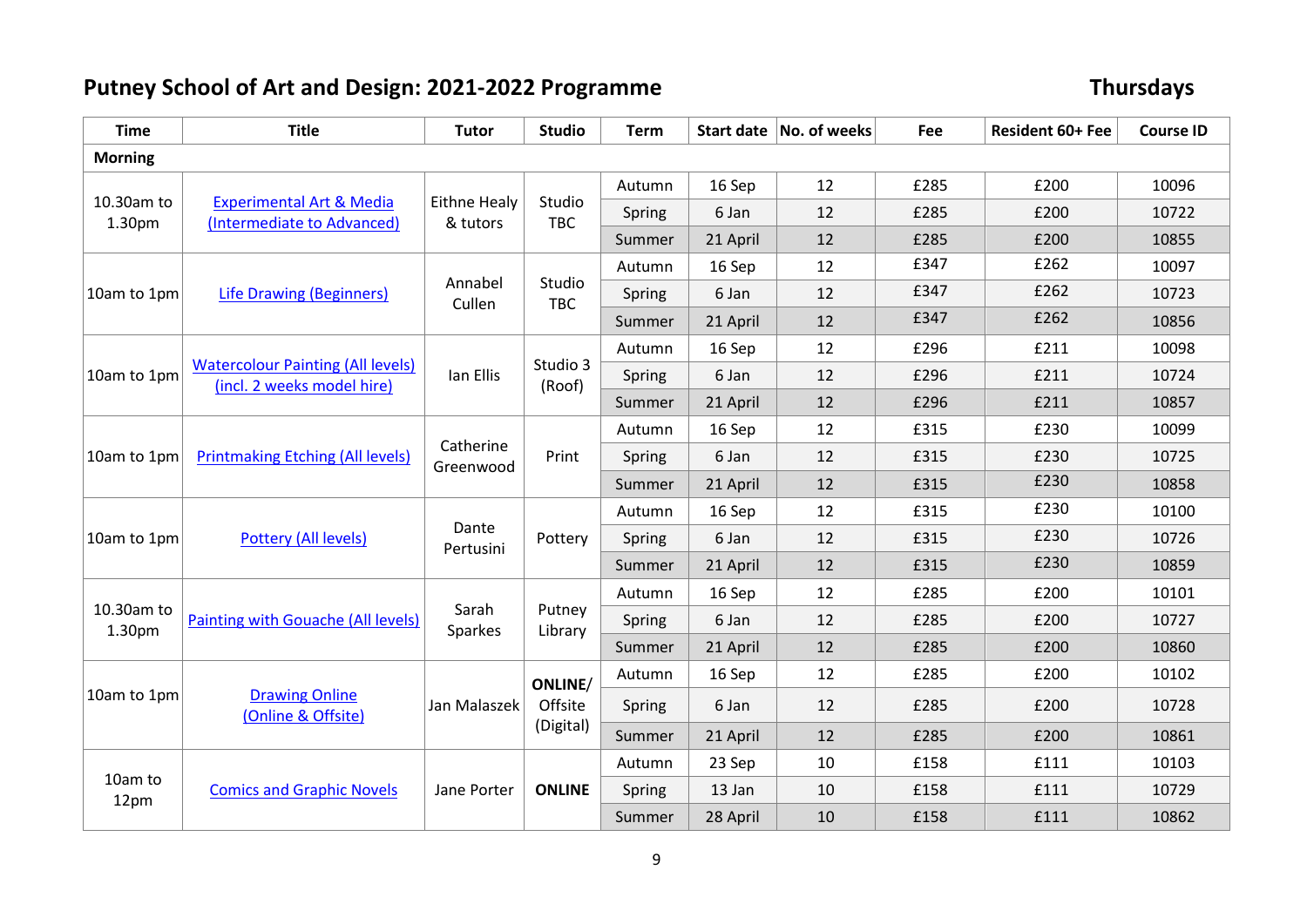# **Putney School of Art and Design: 2021-2022 Programme Thursdays**

| <b>Time</b>       | <b>Title</b>                                            | <b>Tutor</b>            | <b>Studio</b>         | <b>Term</b> |          | Start date   No. of weeks | Fee                       | Resident 60+ Fee | <b>Course ID</b> |
|-------------------|---------------------------------------------------------|-------------------------|-----------------------|-------------|----------|---------------------------|---------------------------|------------------|------------------|
| Afternoon         |                                                         |                         |                       |             |          |                           |                           |                  |                  |
|                   |                                                         |                         |                       | Autumn      | 16 Sep   | 12                        | £285                      | £200             | 10104            |
| 2.30 to<br>5.30pm | <b>Painting Open Studio (Advanced</b><br>workshop)      | Sarah<br><b>Sparkes</b> | Studio 1              | Spring      | 6 Jan    | 12                        | £285                      | £200             | 10730            |
|                   |                                                         |                         |                       | Summer      | 21 April | 12                        | £285                      | £200             | 10863            |
|                   |                                                         |                         |                       | Autumn      | 16 Sep   | 12                        | £285                      | £200             | 10105            |
| 2 to 5pm          | <b>Egg Tempera</b>                                      | Paige Barry             | Studio 2              | Spring      | 6 Jan    | 12                        | £285                      | £200             | 10731            |
|                   |                                                         |                         |                       | Summer      | 21 April | 12                        | £285                      | £200             | 10864            |
|                   |                                                         |                         |                       | Autumn      | 16 Sep   | 12                        | £296                      | £211             | 10106            |
| 2 to 5pm          | Learn to Draw (Beginners)<br>(incl. 2 weeks model hire) | Sophie<br>Ambrose       | Studio 3<br>(Roof)    | Spring      | 6 Jan    | 12                        | £296                      | £211             | 10732            |
|                   |                                                         |                         |                       | Summer      | 21 April | 12                        | £296                      | £211             | 10865            |
|                   |                                                         |                         | Print                 | Autumn      | 16 Sep   | 12                        | £315                      | £230             | 10107            |
| 2 to 5pm          | <b>Printmaking Etching (All levels)</b>                 | Catherine<br>Greenwood  |                       | Spring      | 6 Jan    | 12                        | £315                      | £230             | 10733            |
|                   |                                                         |                         |                       | Summer      | 21 April | 12                        | £315                      | £230             | 10866            |
|                   |                                                         |                         |                       | Autumn      | 16 Sep   | 12                        | £315                      | £230             | 10114            |
| 2 to 5pm          | Pottery (All levels)                                    | Dante<br>Pertusini      | Pottery               | Spring      | 6 Jan    | 12                        | £315                      | £230             | 10734            |
|                   |                                                         |                         |                       | Summer      | 21 April | 12                        | £315                      | £230             | 10867            |
|                   |                                                         |                         |                       | Autumn      | 23 Sep   | 10                        | £193                      | £135             | 10115            |
| 2 to 4pm          | <b>Portrait: Drawing the Head</b>                       | Annabel                 | Putney<br>Library     | Spring      | 13 Jan   | 10                        | £193                      | £135             | 10735            |
|                   | (Intermediate)<br>Cullen                                |                         |                       | Summer      | 28 April | 12                        | £232                      | £163             | 10868            |
|                   | Diploma Year 2 - Contextual                             |                         |                       | Autumn      | 16 Sep   | 12                        |                           |                  |                  |
| 2 to 5pm          | <b>Studies</b>                                          | Jan Malaszek            | Digital /<br>Off-site | Spring      | 6 Jan    | 12                        | <b>Full Programme Fee</b> |                  | 10736            |
|                   | (*Interview required)                                   |                         |                       | Summer      | 21 April | 12                        |                           |                  | 10869            |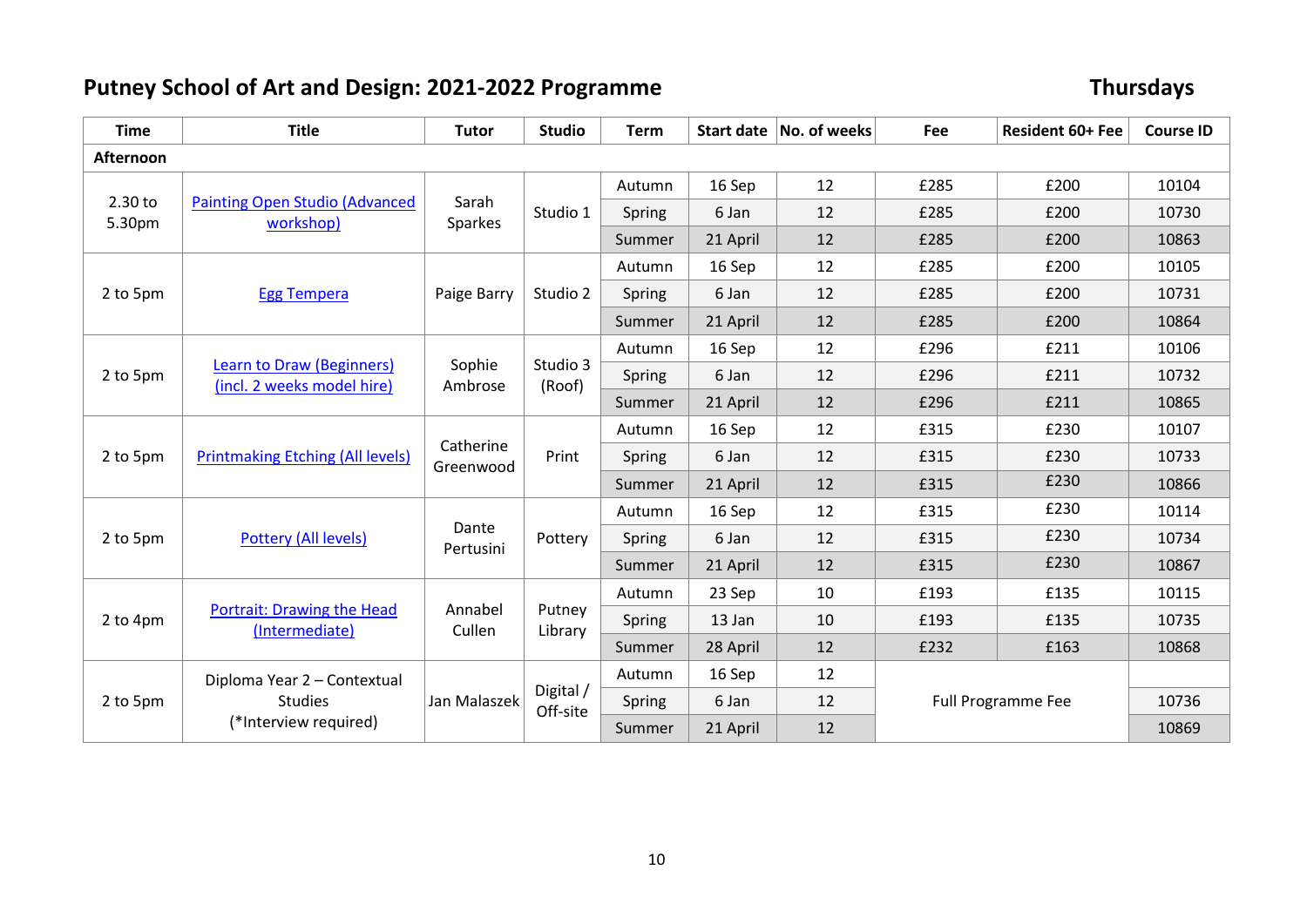#### **Putney School of Art and Design: 2021-2022 Programme Thursdays**

| <b>Time</b>       | <b>Title</b>                                            | <b>Tutor</b>            | <b>Studio</b>               | <b>Term</b> |          | Start date No. of weeks | <b>Fee</b> | <b>Resident 60+ Fee</b> | <b>Course ID</b> |
|-------------------|---------------------------------------------------------|-------------------------|-----------------------------|-------------|----------|-------------------------|------------|-------------------------|------------------|
| <b>Evening</b>    |                                                         |                         |                             |             |          |                         |            |                         |                  |
|                   |                                                         |                         |                             | Autumn      | 16 Sep   | 12                      | £231       | £175                    | 10016            |
| 6.30 to<br>8.30pm | <b>Life Drawing (All Levels)</b>                        | Sarah<br><b>Sparkes</b> | <b>ONLINE</b> in<br>Digital | Spring      | 6 Jan    | 12                      | £231       | £175                    | 10737            |
|                   |                                                         |                         |                             | Summer      | 21 April | 12                      | £231       | £175                    | 10870            |
|                   |                                                         |                         |                             | Autumn      | 16 Sep   | 12                      | £285       | £200                    | 10118            |
| 6.45 to<br>9.45pm | <b>Oil Painting (Intermediate)</b>                      | Gavin<br>Maughfling     | Studio 1                    | Spring      | 6 Jan    | 12                      | £285       | £200                    | 10738            |
|                   |                                                         |                         |                             | Summer      | 21 April | 12                      | £285       | £200                    | 10871            |
|                   |                                                         | Jan Malaszek            |                             | Autumn      | 16 Sep   | 12                      | £285       | £200                    | 10117            |
| 6.45 to<br>9.45pm | <b>Introduction to Drawing &amp;</b><br><b>Painting</b> |                         | Studio 2                    | Spring      | 6 Jan    | 12                      | £285       | £200                    | 10739            |
|                   |                                                         |                         |                             | Summer      | 21 April | 12                      | £285       | £200                    | 10872            |
|                   |                                                         |                         | Studio 3<br>(Roof)          | Autumn      | 16 Sep   | 12                      | £289       | £218                    | 10119            |
| 6.45 to<br>9.15pm | <b>Portrait Drawing (All levels)</b>                    | lan Ellis               |                             | Spring      | 6 Jan    | 12                      | £289       | £218                    | 10740            |
|                   |                                                         |                         |                             | Summer      | 21 April | 12                      | £289       | £218                    | 10873            |
|                   |                                                         |                         |                             | Autumn      | 16 Sep   | 12                      | £315       | £230                    | 10120            |
| 6.45 to<br>9.45pm | <b>Printmaking Etching (All levels)</b>                 | Wai Wong                | Print                       | Spring      | 6 Jan    | 12                      | £315       | £230                    | 10741            |
|                   |                                                         |                         |                             | Summer      | 21 April | 12                      | £315       | £230                    | 10874            |
|                   |                                                         |                         |                             | Autumn      | 16 Sep   | 12                      | £315       | £230                    | 10121            |
| 6.45 to           | Pottery (All levels)                                    | Malindi<br>O'Rorke      | Pottery                     | Spring      | 6 Jan    | 12                      | £315       | £230                    | 10742            |
| 9.45pm            |                                                         |                         |                             | Summer      | 21 April | 12                      | £315       | £230                    | 10875            |

**We also have short intensive, including one day, courses throughout the year.** 

**Please see 'Specialist Courses' section on our website** [www.psad.org.uk](http://www.psad.org.uk/) **for regular updates.**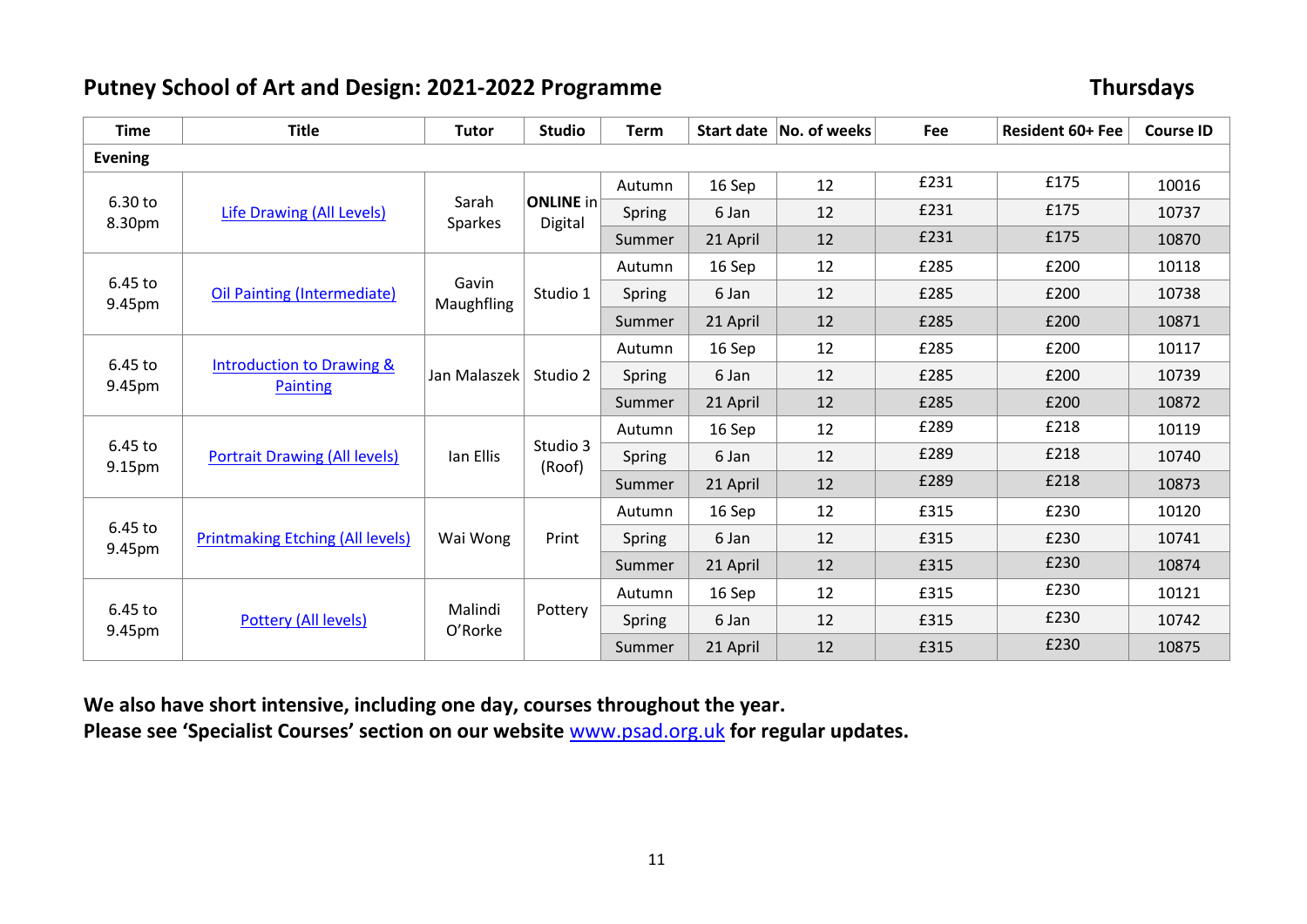# **Putney School of Art and Design: 2021-2022 Programme**

| Fridays |  |
|---------|--|
|---------|--|

| <b>Time</b>        |                                                                                | <b>Title</b>                           | <b>Tutor</b>            | <b>Studio</b>     | <b>Term</b> | <b>Start date</b> | No. of weeks | Fee  | Resident 60+ Fee | <b>Course ID</b> |
|--------------------|--------------------------------------------------------------------------------|----------------------------------------|-------------------------|-------------------|-------------|-------------------|--------------|------|------------------|------------------|
| <b>Morning</b>     |                                                                                |                                        |                         |                   |             |                   |              |      |                  |                  |
|                    | 10am to 1pm Life Drawing & Painting (All levels) Jan Malaszek                  |                                        |                         | Studio 1          | Autumn      | 17 Sep            | 12           | £347 | £262             | 10122            |
|                    |                                                                                |                                        |                         |                   | Spring      | 7 Jan             | 12           | £347 | £262             | 10743            |
|                    |                                                                                |                                        |                         |                   | Summer      | 22 April          | 12           | £347 | £262             | 10876            |
|                    | <b>Introduction to Painting</b>                                                |                                        | Graham Cole             | Studio 2          | Autumn      | 17 Sep            | 12           | £285 | £200             | 10123            |
| 10am to 1pm        |                                                                                |                                        |                         |                   | Spring      | 7 Jan             | 12           | £285 | £200             | 10744            |
|                    |                                                                                |                                        |                         |                   | Summer      | 22 April          | 12           | £285 | £200             | 10877            |
| 10am to 1pm        |                                                                                |                                        | Jane Porter<br>& Sophie | Studio 3          | Autumn      | 24 Sep            | 10           | £238 | £167             | 10124            |
| <b>NEW</b>         |                                                                                | 'Illustration: Picture Book Boot       |                         |                   | Spring      | 14 Jan            | 10           | £238 | £167             | 10745            |
| COURSE             | Camp' (All levels)                                                             |                                        | Ambrose                 | (Roof)            | Summer      | 29 April          | 10           | £238 | £167             | 10878            |
|                    | <b>Screenprinting (All levels)</b>                                             |                                        | <b>Glynis Porter</b>    | Print             | Autumn      | 17 Sep            | 12           | £315 | £230             | 10125            |
| 10am to 1pm        |                                                                                |                                        |                         |                   | Spring      | 7 Jan             | 12           | £315 | £230             | 10746            |
|                    |                                                                                |                                        |                         |                   | Summer      | 22 April          | 12           | £315 | £230             | 10879            |
|                    | Sculpture in Ceramics, from life<br>10.30am to<br>model (All levels)<br>1.30pm |                                        | Eithne Healy            | Pottery           | Autumn      | 17 Sep            | 12           | £377 | £287             | 10126            |
|                    |                                                                                |                                        |                         |                   | Spring      | 7 Jan             | 12           | £377 | £287             | 10747            |
|                    |                                                                                |                                        |                         |                   | Summer      | 22 April          | 12           | £377 | £287             | 10880            |
|                    | Digital                                                                        | Term 1- Street                         |                         |                   | Autumn      | 24 Sep            | 10           | £249 | £175             | 10127            |
| 10 to 1pm          | Photography &                                                                  | Term 2- Portrait<br>Term 3 - Landscape | Nick Cobb               | Digital           | Spring      | 14 Jan            | 10           | £249 | £175             | 10748            |
|                    | Photoshop                                                                      |                                        |                         |                   | Summer      | 29 April          | 10           | £249 | £175             | 10881            |
|                    | Lithography (All levels)                                                       |                                        | Simon<br><b>Burder</b>  | Putney<br>Library | Autumn      | 17 Sep            | 12           | £315 | £230             | 10128            |
| 10am to            |                                                                                |                                        |                         |                   | Spring      | 7 Jan             | 12           | £315 | £230             | 10749            |
| 1.00 <sub>pm</sub> |                                                                                |                                        |                         |                   | Summer      | 22 April          | 12           | £315 | £230             | 10882            |
| <b>Afternoon</b>   |                                                                                |                                        |                         |                   |             |                   |              |      |                  |                  |
|                    | <b>Painting &amp; Drawing Projects</b>                                         |                                        | Jan Malaszek            | Studio 1          | Autumn      | 17 Sep            | 12           | £285 | £200             | 10129            |
| 2 to 5pm           |                                                                                |                                        |                         |                   | Spring      | 7 Jan             | 12           | £285 | £200             | 10750            |
|                    |                                                                                |                                        |                         |                   | Summer      | 22 April          | 12           | £285 | £200             | 10883            |
| 2 to 5pm           | <b>Watercolour Painting (All levels)</b>                                       |                                        | Graham Cole             | Studio 2          | Autumn      | 17 Sep            | 12           | £285 | £200             | 10130            |
|                    |                                                                                |                                        |                         |                   | Spring      | 7 Jan             | 12           | £285 | £200             | 10751            |
|                    |                                                                                |                                        |                         |                   | Summer      | 22 April          | 12           | £285 | £200             | 10884            |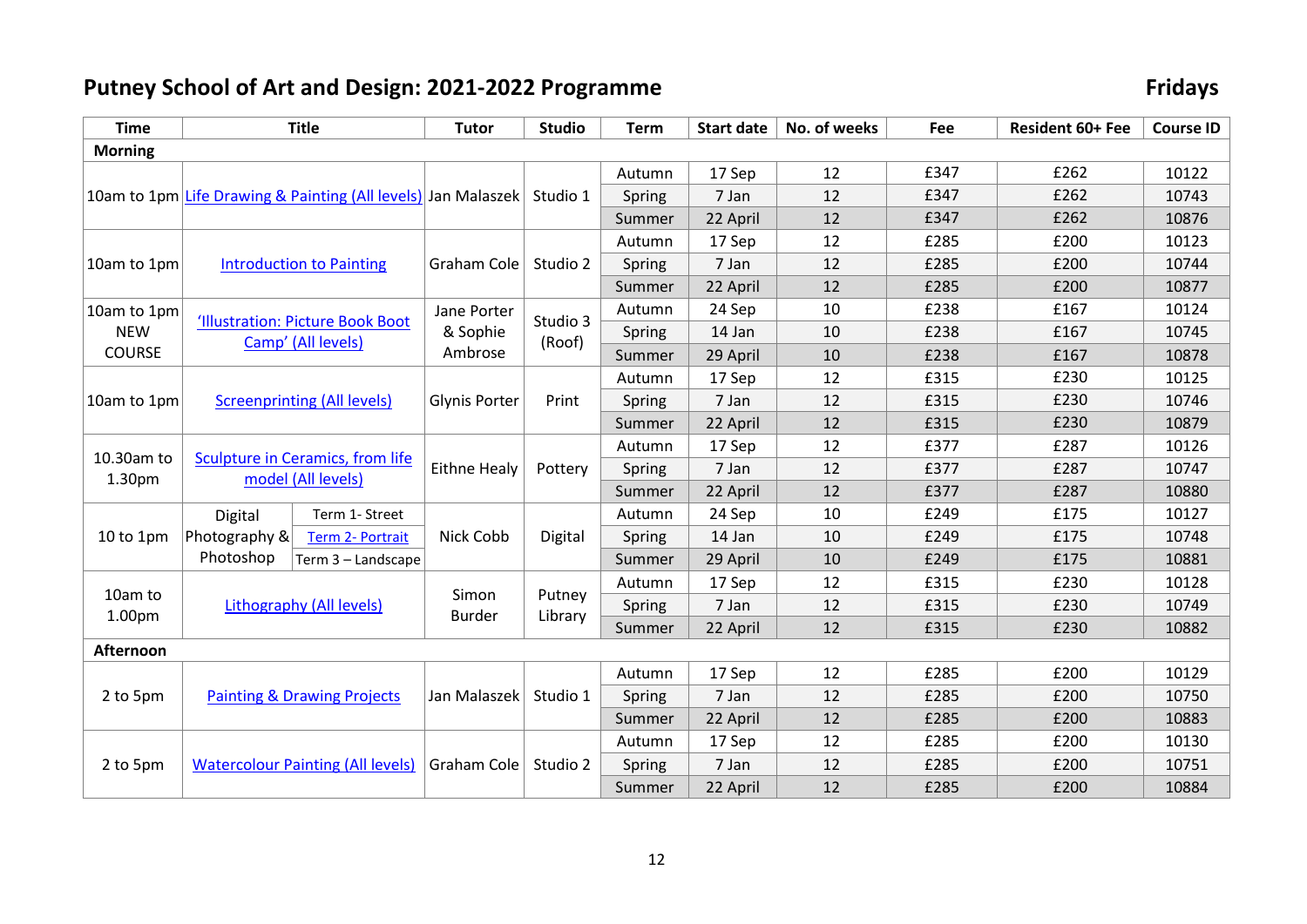# **Putney School of Art and Design: 2021-2022 Programme**

| <b>Fridays</b> |  |  |  |
|----------------|--|--|--|
|                |  |  |  |

| <b>Time</b>       | <b>Title</b>                                                       | <b>Tutor</b>             | <b>Studio</b>      | <b>Term</b> | <b>Start date</b> | No. of weeks | Fee    | Resident 60+ Fee | <b>Course ID</b> |
|-------------------|--------------------------------------------------------------------|--------------------------|--------------------|-------------|-------------------|--------------|--------|------------------|------------------|
| Afternoon         |                                                                    |                          |                    |             |                   |              |        |                  |                  |
| 1.30 to 4pm       | <b>Illustration (All Levels)</b>                                   | Jane Porter              | Studio 3<br>(Roof) | Autumn      | 24 Sep            | 10           | £198   | £139             | 10131            |
|                   |                                                                    |                          |                    | Spring      | 14 Jan            | 10           | £198   | £139             | 10752            |
|                   |                                                                    |                          |                    | Summer      | 29 April          | 10           | £198   | £139             | 10885            |
|                   | <b>Screenprinting (All levels)</b>                                 | <b>Glynis Porter</b>     | Print              | Autumn      | 17 Sep            | 12           | £315   | £230             | 10132            |
| 2 to 5pm          |                                                                    |                          |                    | Spring      | 7 Jan             | 12           | £315   | £230             | 10753            |
|                   |                                                                    |                          |                    | Summer      | 22 April          | 12           | £315   | £230             | 10886            |
|                   |                                                                    | <b>Eithne Healy</b>      | Pottery            | Autumn      | 17 Sep            | 12           | £377   | £287             | 10133            |
| 2 to 5pm          | Sculpture in Ceramics, from life<br>model                          |                          |                    | Spring      | 7 Jan             | 12           | £377   | £287             | 10754            |
|                   |                                                                    |                          |                    | Summer      | 22 April          | 12           | £377   | £287             | 10887            |
|                   | <b>Introduction to Drawing &amp; Colour</b>                        |                          | Putney<br>Library  | Autumn      | 24 Sep            | 10           | £198   | £139             | 10134            |
| 1.30 to 4pm       |                                                                    | Sophie<br>Ambrose        |                    | Spring      | 14 Jan            | 10           | £198   | £139             | 10755            |
|                   |                                                                    |                          |                    | Summer      | 29 April          | 10           | £198   | £139             | 10888            |
|                   | Digital Art: Photoshop for artist,<br>illustrators and printmakers | Nick Cobb                | Digital            | Autumn      | 24 Sep            | 10           | £249   | £175             | 10135            |
| 2 to 5pm          |                                                                    |                          |                    | Spring      | 14 Jan            | 10           | £249   | £175             | 10756            |
|                   |                                                                    |                          |                    | Summer      | 29 April          | 10           | £249   | £175             | 10889            |
| <b>Evening</b>    |                                                                    |                          |                    |             |                   |              |        |                  |                  |
|                   | Printmaking for $13 - 17$ years                                    | <b>TBC</b>               | Print              | Autumn      | 8 Oct             | 8            | £65    | N/A              | 10136            |
| 5.15 to<br>6.30pm |                                                                    |                          |                    | Spring      | 28 Jan            | 8            | £65    | N/A              | 10757            |
|                   |                                                                    |                          |                    | Summer      | 6 May             | 8            | £65    | N/A              | 10890            |
|                   | Drawing & Painting Mixed Media<br>13-17 years (All levels)         | Nick Cobb                | Studio 1           | Autumn      | 8 Oct             | 8            | £65    | N/A              | 10137            |
| 5.15 to<br>6.30pm |                                                                    |                          |                    | Spring      | 28 Jan            | 8            | £65    | N/A              | 10758            |
|                   |                                                                    |                          |                    | Summer      | 6 May             | 8            | £65    | N/A              | 10891            |
| 5.30 to 8pm       | Friday Project - Pottery<br>(*Interview required)                  | Annette<br><b>Vigurs</b> | Pottery            | Autumn      | 17 Sep            | 12           | $\ast$ | $\ast$           | 10138            |
|                   |                                                                    |                          |                    | Spring      | 7 Jan             | 12           | £53.50 | $\ast$           | 10759            |
|                   |                                                                    |                          |                    | Summer      | 22 April          | 12           | $\ast$ | $\ast$           | 10892            |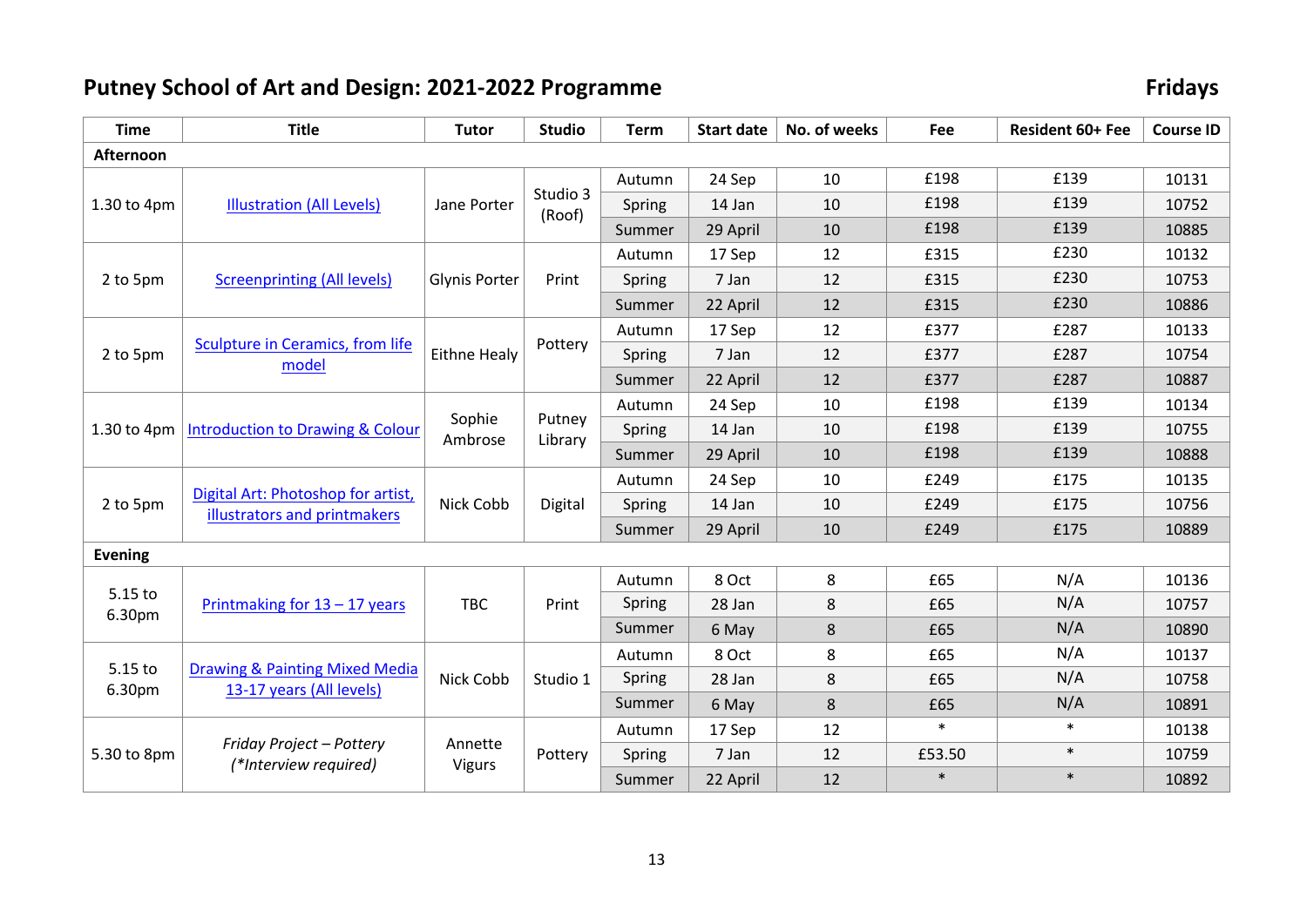# Putney School of Art and Design: 2021-2022 Programme **Saturdays** Saturdays

| <b>Time</b>        | <b>Title</b>                                           | <b>Tutor</b>                        | <b>Studio</b>      | <b>Term</b>                                                                       | <b>Start date</b> | No. of weeks | Fee  | Resident 60+ Fee | <b>Course ID</b> |  |
|--------------------|--------------------------------------------------------|-------------------------------------|--------------------|-----------------------------------------------------------------------------------|-------------------|--------------|------|------------------|------------------|--|
| <b>Morning</b>     |                                                        |                                     |                    |                                                                                   |                   |              |      |                  |                  |  |
| 10am to 1pm        | <b>Life Drawing PAYG (All levels)</b>                  | S Gregson                           | Studio 1           | Autumn                                                                            | 18 Sep            | 12           | £347 | £262             | 10139            |  |
|                    |                                                        |                                     |                    | Spring                                                                            | 8 Jan             | 12           | £347 | £262             | 10760            |  |
|                    |                                                        |                                     |                    | Summer                                                                            | 23 April          | 12           | £347 | £262             | 10893            |  |
|                    |                                                        | Ian Ellis                           | Studio 2           | Autumn                                                                            | 18 Sep            | 12           | £285 | £200             | 10140            |  |
| 10am to 1pm        | Drawing & Painting (All levels)                        |                                     |                    | Spring                                                                            | 8 Jan             | 12           | £285 | £200             | 10761            |  |
|                    |                                                        |                                     |                    | Summer                                                                            | 23 April          | 12           | £285 | £200             | 10894            |  |
|                    |                                                        |                                     | Studio 3<br>(Roof) | Autumn                                                                            | 18 Sep            | 12           | £285 | £200             | 10141            |  |
| 10am to 1pm        | <b>Watercolour Painting (All levels)</b>               | Paul Dixon                          |                    | Spring                                                                            | 8 Jan             | 12           | £285 | £200             | 10762            |  |
|                    |                                                        |                                     |                    | Summer                                                                            | 23 April          | 12           | £285 | £200             | 10895            |  |
|                    | <b>Screenprinting (All levels)</b>                     |                                     | Print              | Autumn                                                                            | 18 Sep            | 12           | £315 | £230             | 10142            |  |
| 10am to 1pm        |                                                        | Ben Rider                           |                    | Spring                                                                            | 8 Jan             | 12           | £315 | £230             | 10763            |  |
|                    |                                                        |                                     |                    | Summer                                                                            | 23 April          | 12           | £315 | £230             | 10896            |  |
| 10am to 1pm        | <b>Pottery (All levels)</b>                            | John Dawson                         |                    | Autumn                                                                            | 18 Sep            | 12           | £315 | £230             | 10143            |  |
|                    |                                                        | / Carol                             | Pottery            | Spring                                                                            | 8 Jan             | 12           | £315 | £230             | 10764            |  |
|                    |                                                        | Greenaway                           |                    | Summer                                                                            | 23 April          | 12           | £315 | £230             | 10897            |  |
| 10am to<br>12.30pm | <b>Kids Art Club</b><br>Chud Clowes<br>PL              |                                     |                    | Please see page on Specialist Courses / Art & Design for Young People for details |                   |              |      |                  |                  |  |
| <b>Afternoon</b>   |                                                        |                                     |                    |                                                                                   |                   |              |      |                  |                  |  |
|                    |                                                        |                                     |                    | Autumn                                                                            | 18 Sep            | 12           | £347 | £262             | 10144            |  |
| 1.30 to            | <b>Portrait Drawing &amp; Painting (All</b><br>levels) | S Gregson                           | Studio 1           | Spring                                                                            | 8 Jan             | 12           | £347 | £262             | 10765            |  |
| 4.30pm             |                                                        |                                     |                    | Summer                                                                            | 23 April          | 12           | £347 | £262             | 10898            |  |
|                    | <b>Approaches to Oil Painting</b>                      | Ian Ellis                           | Studio 2           | Autumn                                                                            | 18 Sep            | 12           | £285 | £200             | 10145            |  |
| 1.30 to            |                                                        |                                     |                    | Spring                                                                            | 8 Jan             | 12           | £285 | £200             | 10766            |  |
| 4.30pm             |                                                        |                                     |                    | Summer                                                                            | 23 April          | 12           | £285 | £200             | 10899            |  |
|                    | <b>Screenprinting (All levels)</b>                     | Ben Rider                           | Print              | Autumn                                                                            | 18 Sep            | 12           | £315 | £230             | 10146            |  |
| 1.30 to<br>4.30pm  |                                                        |                                     |                    | Spring                                                                            | 8 Jan             | 12           | £315 | £230             | 10767            |  |
|                    |                                                        |                                     |                    | Summer                                                                            | 23 April          | 12           | £315 | £230             | 10900            |  |
| 1.30 to<br>4.30pm  | Pottery (All levels)                                   | John Dawson<br>/ Carol<br>Greenaway | Pottery            | Autumn                                                                            | 18 Sep            | 12           | £315 | £230             | 10147            |  |
|                    |                                                        |                                     |                    | Spring                                                                            | 8 Jan             | 12           | £315 | £230             | 10768            |  |
|                    |                                                        |                                     |                    | Summer                                                                            | 23 April          | 12           | £315 | £230             | 10901            |  |
| 2 to 4.30pm        | <b>Kids Art Club</b>                                   | Nick Cobb                           | ST <sub>3</sub>    | Please see page on Specialist Courses / Art & Design for Young People for details |                   |              |      |                  |                  |  |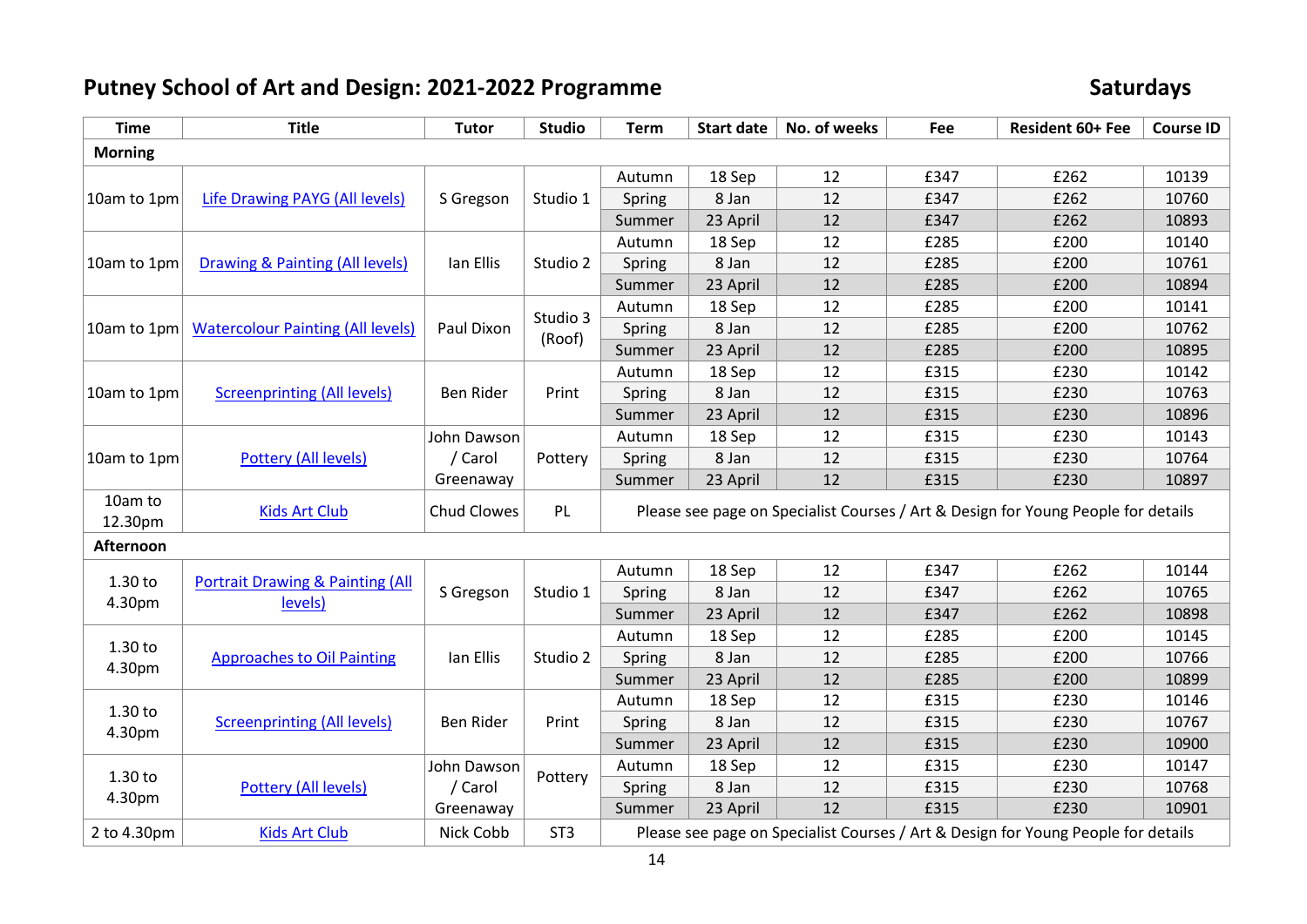#### **Aug-21 September October November December January February March April May June July Aug-22** Mon <sup>1</sup> <sup>1</sup> Tues  $\begin{vmatrix} 2 \end{vmatrix}$ 1 1 2 Weds <sup>1</sup> <sup>3</sup> <sup>1</sup> <sup>2</sup> <sup>2</sup> <sup>1</sup> <sup>3</sup> Weds Thurs 2 4 2 3 3 3 2 <mark>2 BH 4 T</mark>hurs Fri 3 1 5 3 3 4 4 1 <mark>3 BH 1 5 Fr</mark>i Sat 4 2 6 4 1 NY's Day 5 5 2 4 4 2 6 Sat Sun 1 5 3 7 5 2 6 6 3 1 5 3 7 Sun Mon 2 8 6 <mark>3 BH </mark> 7 1 *7* | 4 <mark> 2 BH |</mark> 6 | 4 | 8 | Mon Tues 3 7 5 9 7 4 8 8 <mark>5 3</mark> 7 5 9 Tues Weds <mark>4 8 6 10 8 5 9 9 6 8</mark> 8 6 10 Weds Thurs 5 9 7 11 11 9 6 10 10 <mark>7 8 9</mark> 5 9 7 11 Thurs Fri 6 10 8 12 10 7 11 11 <mark>8 6</mark> 10 8 12 Fri Sat | 7 | 11 | 9 | 13 | 11 | 8 | 12 | 12 | 9 | 17 | 11 | 9 | 13 | Sat Sun 8 | 12 | 10 | 14 | 12 | 9 | 13 | 13 | 10 | 8 | 12 | 10 | 14 | Sun Mon <mark>9 13 11 15 15 13 10 14 14 11 9</mark> 13 11 15 Mon Tues 10 | 14 | 12 | 16 | 14 | 11 | 15 | 15 | 12 | 10 | 14 | 12 | 16 | Tues Weds 11 15 13 13 17 15 12 16 16 13 11 15 13 17 Weds Thurs 12 16 14 18 16 13 17 17 <mark>14 12</mark> 16 14 18 Thurs Fri 13 17 15 19 19 17 14 18 18 <mark>15 Good Friday</mark> 13 17 15 <mark>19</mark> Fri Sat 14 | 18 | 16 | 20 | 18 | 15 | 19 | 19 | 16 | 14 | 18 | 16 | 20 | Sat Sun | 15 | 19 | 17 | 17 | 21 | 19 | 16 | 20 | 20 | 17 | 15 | 19 | 17 | 21 | Sun Mon 16 20 18 22 20 20 17 21 21 <mark>18 Easter Mon 16 20 18 22 Mon</mark> Tues 17 21 19 23 21 18 22 22 19 17 21 19 23 Tues Weds 18 22 20 24 22 19 23 23 20 18 22 20 24 Weds Thurs 19 23 21 21 25 23 20 24 24 21 19 23 21 25 Thurs Fri <mark>20</mark> 24 22 26 26 24 21 25 25 22 20 24 22 26 Fri Sat 21 25 23 27 25 25 26 26 26 26 26 27 26 26 27 26 27 26 27 Sat Sun 22 26 24 28 26 26 26 26 27 27 27 24 22 26 24 28 Sun Моn <mark>23 | 27 | 25 | <sup>29</sup> | 27 BH | 24 | 28 | 28 | 25 | 23 | 27 | 25 | 29 BH | Mon</mark> Tues 24 | 28 | 26 | 30 | 28 BH | 25 | | | | 29 | | 26 | | 24 | | 28 | | 26 | | 30 | | | Tues Weds 25 29 27 27 29 29 26 30 27 25 29 27 31 Weds Thurs 26 30 28 | 30 30 27 | 31 28 26 30 28 | Thurs Fri <mark>27</mark> | 29 | 31 | 28 | 29 | 29 | 27 | 29 | 29 | Fri Sat 28 | 30 | 30 | 29 | 30 | 30 | 30 | 30 | 30 Sun 29 31 30 29 31 Sun Mon <sup>30</sup> <sup>31</sup> <sup>30</sup> Mon Tues 31 31 Tues

**Tues**

#### **Putney School of Art and Design: 2021-2022 Academic Calendar**

**Weekends School Open Summer Closure** 

**School Induction week**

**Closure Half term Christmas Easter BH Summer**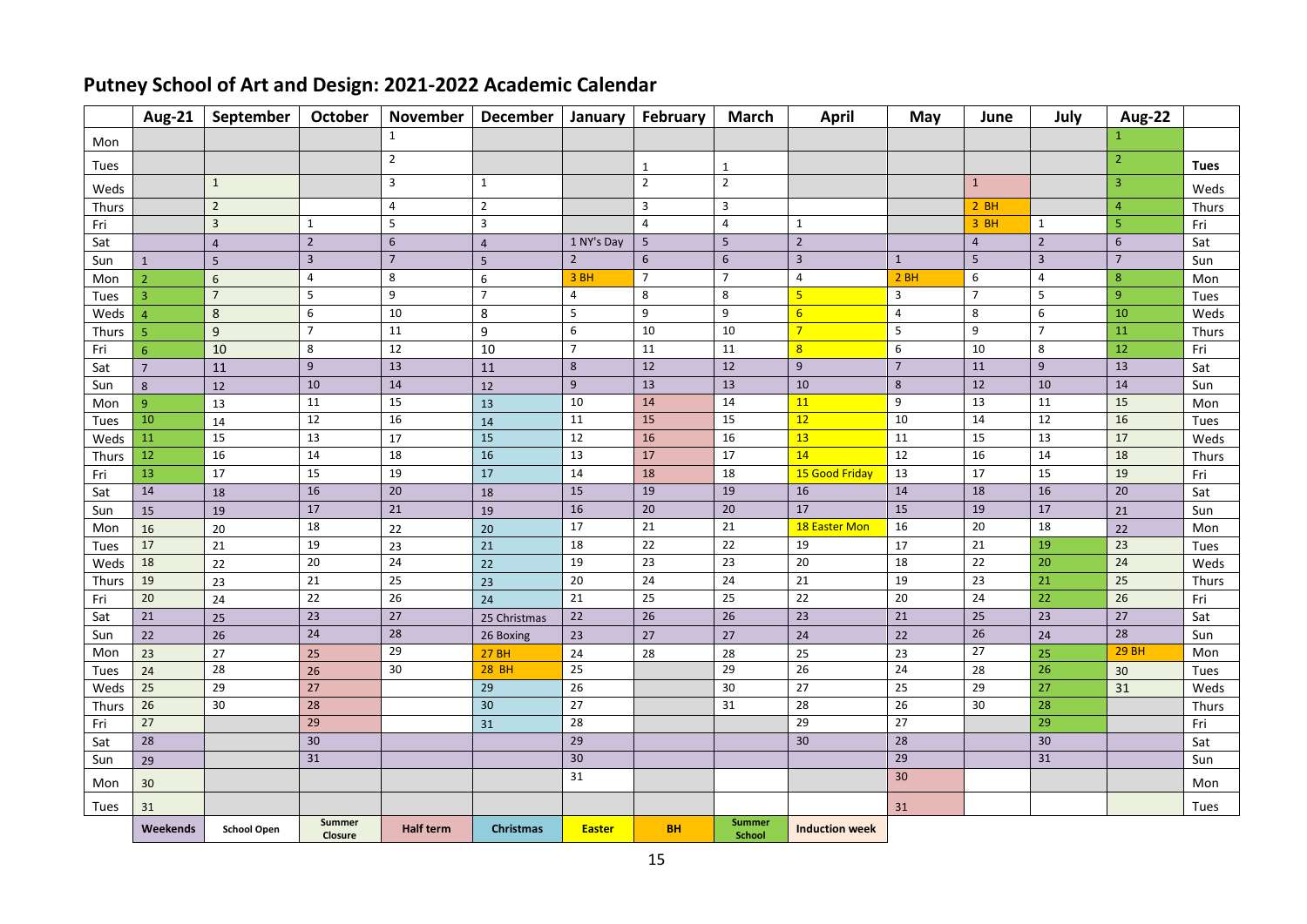#### **Refunds and Cancellation Policy**

- 1. Please be sure to read the details of the School's policy for refunds in the event of the cancellation of a course by the school or the withdrawal from a course by a student before you enrol and pay for your course. Your enrolment on a course will be taken to show that you accept the conditions of this refund policy.
- 2. If the school cancels a course it will offer all students the alternative of a full refund or transfer to another course. Should the student opt for a refund, they will need to contact the school with their debit or credit card details so that we can refund the amount directly to the account. There will be no charge for this service.
- 3. The following rules apply should a student wish to withdraw from a course;
	- Requests for withdrawals and refunds must be received in writing, preferably by email to the school email address below.
	- If you withdraw from the course more than 7 days in advance of the course starting you will receive a refund, **minus 10% of the full course fee and not the concession fee,** for administration cost.
	- If you withdraw from your course less than 7 days in advance of the course starting or once the course has started you will not be eligible for a refund of any kind, unless this is due to a course being proved to have been mis-sold by the School or to service failure.
- 4. You can transfer from one course to another (in the same term) before the course has started or after the first teaching session. You may do so without charge, **subject to availability**, by arranging this with the School Administrator. **The transfer is available once per term only**. We are unable to offer transfers after week 2.
- 5. Should you request a refund based on a complaint about the quality of service provided by the School, your complaint will be dealt with from the time that your complaint is received by the Head of School for Putney School of Art and Design. Your complaint must be received in writing, preferably by email to the school email address; [psad@enablelc.org.](mailto:psad@enablelc.org) The date of receipt of your claim will be the date from which your complaint is considered to have started. If we substantiate your claim, you will receive a proportional refund of the fees paid. If we do not substantiate your claim, you will not be entitled to a refund.
- **6. We regret that we are unable to offer refunds under any other circumstances i.e. absence due to medical conditions, changes to work commitments, bereavements or other reasons for not being able to attend the course as a part or a whole. In addition, it is not possible to make up missed classes and get a refund or a credit for them.**